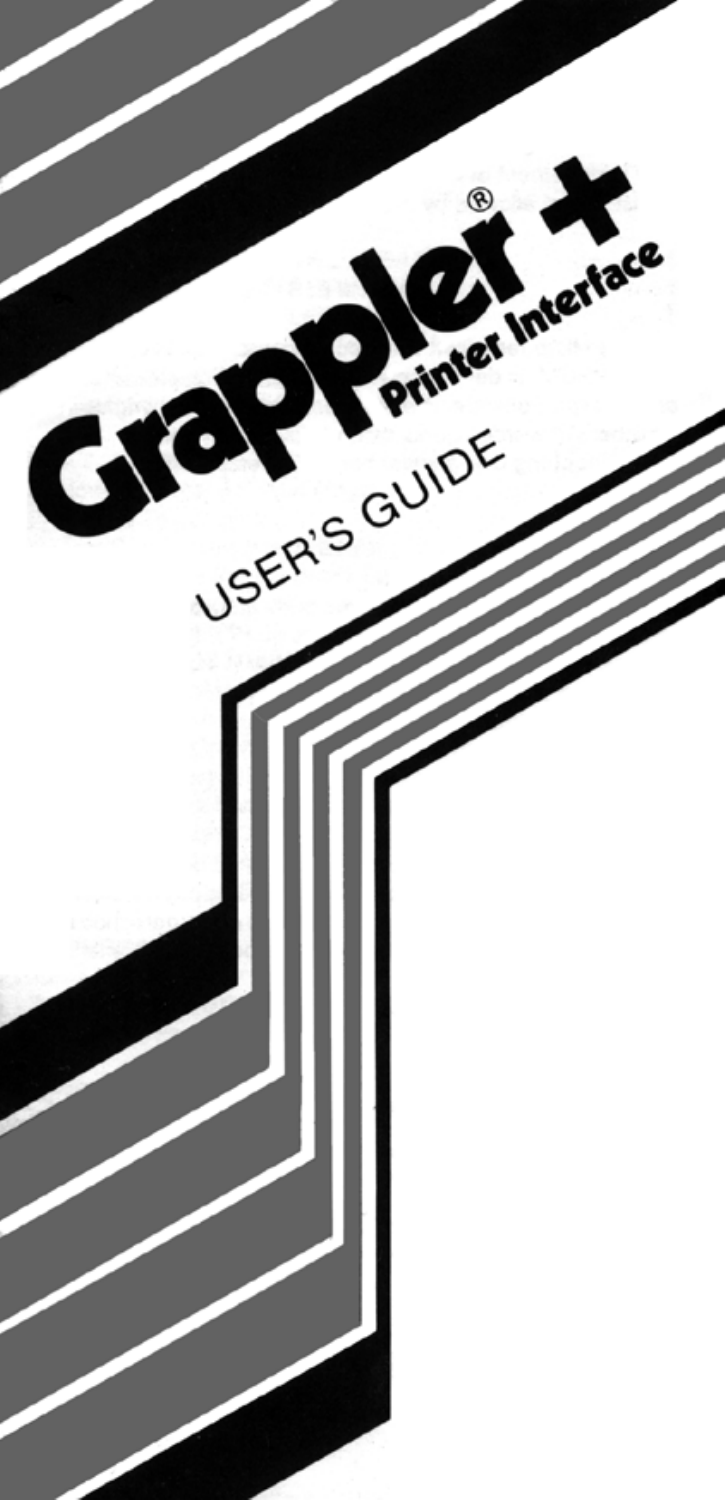#### **WARNING**

Orange Micro reserves all rights in the software incorporated in the PROM or EPROM in the Grappler+ and in the User's Guide. Any infringement of those copyrights will be prosecuted to the fullest extent allowed by the law.

#### **HINWElS**

Orange Micro reserviert alle Rechte hinsichtlich in der PROM oder EPROM in der Grappler+ und der Gebrauchtsanweisung erwaehnten Software. Verstoesse gegen die copyrights jeglicher Art werden gerichtlich verfolgt unter vollater Ausschoepfung des andwenbaren Gesetzes.

#### **AVIS**

Orange Micro se reserve tous droits du programme controloant les differentes operations du PROM ou EPROM du Grappler+ ainsi que celles decrites dans le Manuel d'utilisation du systeme. Tout violateur de ces copyrights sera poursuivi dans toute Ia mesure fixee par Ia loi.

# **AVIS 0**

Orange Micro se reserva todos los derechos de programacion incorporada en el PROMo EPROM en el Grappler+ yen el Manual de a Operadora. La violacion de estos derechos de copia ocasionara Ia mayor prosecuci6n permitida par Ia ley.

# **Need a problem solved?**

See page 20.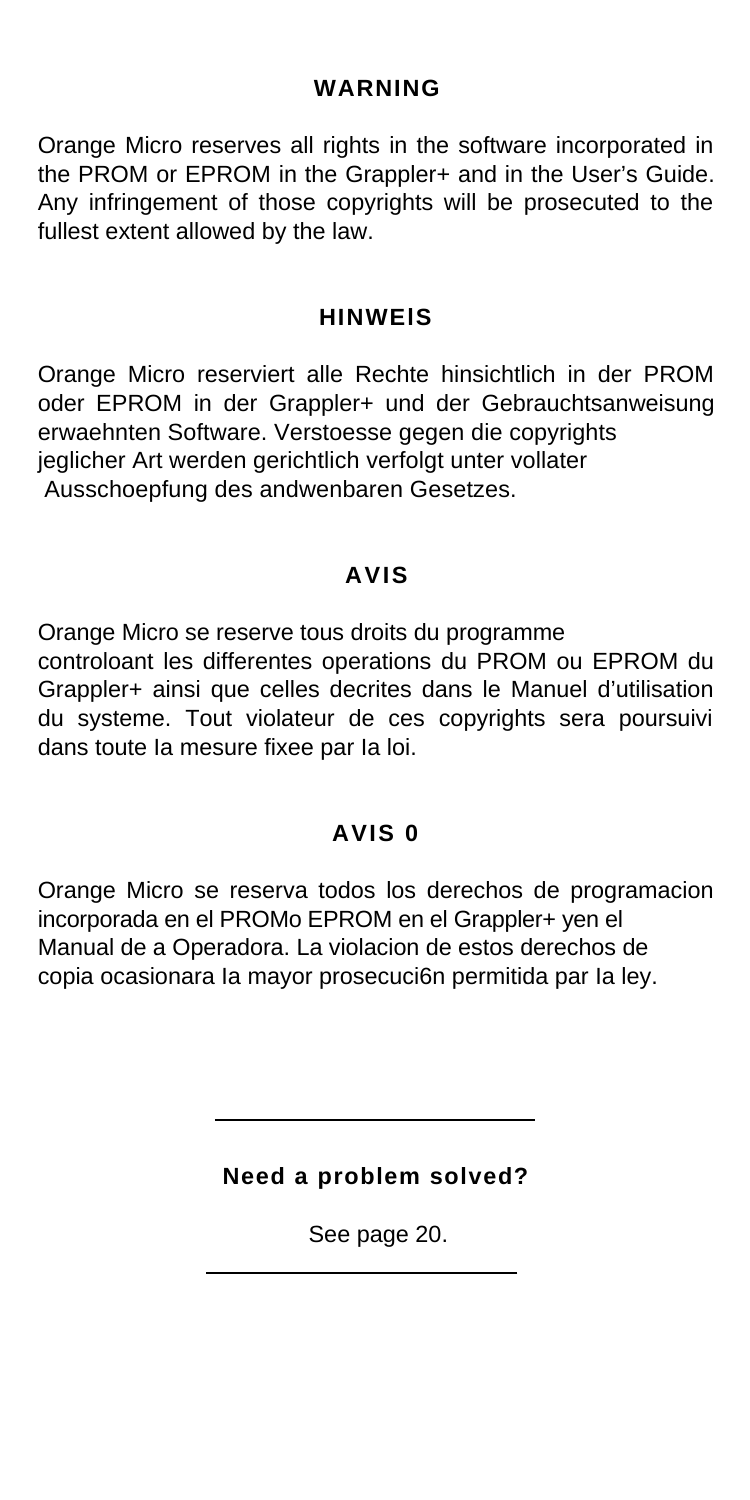# **GRAPPLER. USER'S GUIDE**

| HOW THIS USER'S GUIDE WORKS FOR YOU                                                                                                                                                                                                                                                                                                                                                                                                                 |                                                      |
|-----------------------------------------------------------------------------------------------------------------------------------------------------------------------------------------------------------------------------------------------------------------------------------------------------------------------------------------------------------------------------------------------------------------------------------------------------|------------------------------------------------------|
| <b>INSTALLATION</b><br><b>Testing with Applesoft</b><br>Testing with CP/M                                                                                                                                                                                                                                                                                                                                                                           | $\overline{2}$<br>5<br>5                             |
| <b>HOW TO OPERATE THE GRAPPLER+</b><br>What will the GRAPPLER+ do?<br>How does the GRAPPLER+ work?<br>Turning the GRAPPLER+ "on" and "off"<br>The Keyboard Command<br>The Print Statement Command                                                                                                                                                                                                                                                   | 6<br>6<br>6<br>6<br>$\overline{7}$<br>$\overline{7}$ |
| <b>TEXT COMMANDS</b><br>How to Format a Printed Page<br><b>Normal Text Values</b><br>Text Screen Dump and Example<br>Special Notes for the Apple IIe<br><b>Text Commands Chart</b>                                                                                                                                                                                                                                                                  | 8<br>8<br>9<br>10<br>10<br>11                        |
| <b>GRAPHICS COMMANDS</b><br>Adding and Stringing Commands Together<br>What we mean by HI-RES Pages 1 and 2<br>How to do a Graphics Screen Dump While                                                                                                                                                                                                                                                                                                | 14<br>14<br>14                                       |
| Running A Program<br>How to Print a Picture Saved to Disk<br>How to Print Both HI-RES Pages 1 and 2,<br>Side by Side                                                                                                                                                                                                                                                                                                                                | 15<br>15<br>16                                       |
| <b>Graphics Commands Chart</b>                                                                                                                                                                                                                                                                                                                                                                                                                      | 16                                                   |
| <b>TRANSPARENT MODE</b>                                                                                                                                                                                                                                                                                                                                                                                                                             | 19                                                   |
| <b>TROUBLESHOOTING</b><br>Use with Popular Software                                                                                                                                                                                                                                                                                                                                                                                                 | 20<br>20                                             |
| <b>APPENDIX A: Pascal and CP/M Compatibility</b><br><b>APPENDIX B:Graphics Programs</b><br><b>APPENDIX C:Memory Locations &amp; Custom Drivers</b><br><b>APPENDIX D:Routines for Advanced Programmers</b><br><b>APPENDIX E:Use with LOGO</b><br><b>APPENDIX F:Chart Recorder Mode</b><br><b>APPENDIX G:Pin Assignments. Power Consumption</b><br><b>APPENDIX H:Radio Frequency interference</b><br><b>APPENDIX I: Appleworks with the GRAPPLER+</b> | 22<br>23<br>25<br>25<br>27<br>28<br>28<br>29<br>30   |
|                                                                                                                                                                                                                                                                                                                                                                                                                                                     |                                                      |

# **[LIMITED WARRANTY](#page-33-0)** 32

1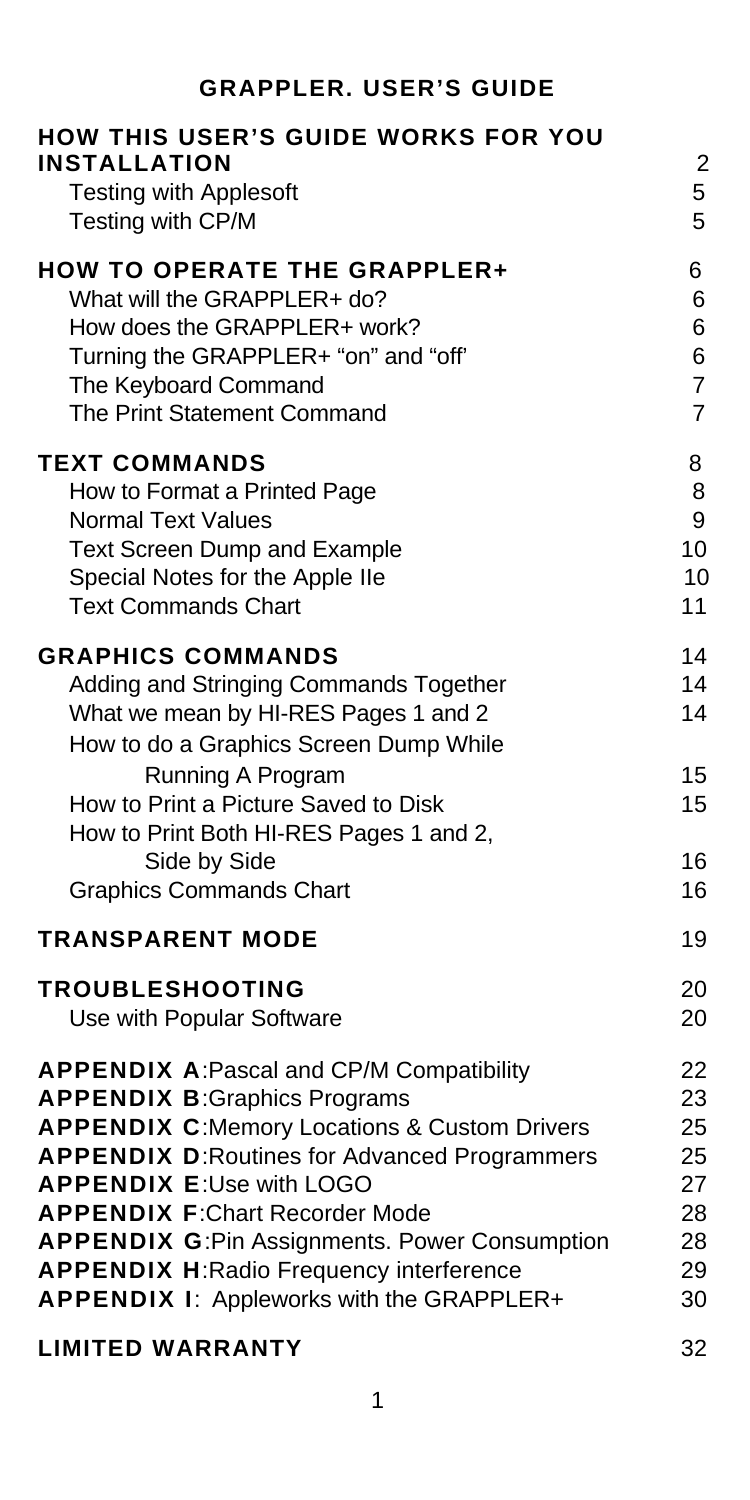# **HOW THIS USER'S GUIDE WORKS FOR YOU**

<span id="page-3-0"></span>Over the years, the GRAPPLER has served many thousands of satisfied Apple customers with its revolutionary text and graphics printing choices. This user's guide covers one of the most prominent members of the product line, the GRAPPLER+.

The aim of this user's guide is twofold: to help you understand the product's operation and to help you overcome any printing problems that may arise. Take a moment to glance over the special section entitled "Troublshooting" which has been created for answering both hardware and software problems (see pages 20-21).

Closely related to the "Troubleshooting' section is a GRAPPLER+ feature known as the "transparent mode" (see page 19). In those cases when a software program uses the same commands as the GRAPPLER+, the transparent mode can provide an effective temporary by-pass to allow the program to operate.

Be sure to refer to the user's guide as often as necessary to help solve any problems that may arise. Therein lies the best means of keeping your Apple and GRAPPLER+ working

smoothly together.

#### **SpecIal Note on the Apple II+**

The GRAPPLER+ is designed to be installed in the Apple IIe and the Apple II+. You should be aware that this user's guide is written primarily for the Apple IIe with footnotes and special instructions added whenever the Apple II+ might differ.

# **INSTALLATION**

The installation of the GRAPPLER+ is quick and easy. The only tool required is a screwdriver.

# **1.TURN OFF THE POWER TO YOUR APPLE AND UNPLUG ALL POWER CONNECTIONS.**

2. Notice the grouping of four small switches located on the GRAPPLER+ itself. These switches are labeled 1,2,3,4 and together form what is called the "DIP switch". The GRAPPLER+ DIP switch must be set according to your printer type.

Consult the following chart to find your printer. Then set each individual switch handle to either ON or OFF. (If your switch is marked OPEN/CLOSED, OPEN=OFF and CLOSED  $=ON.$ )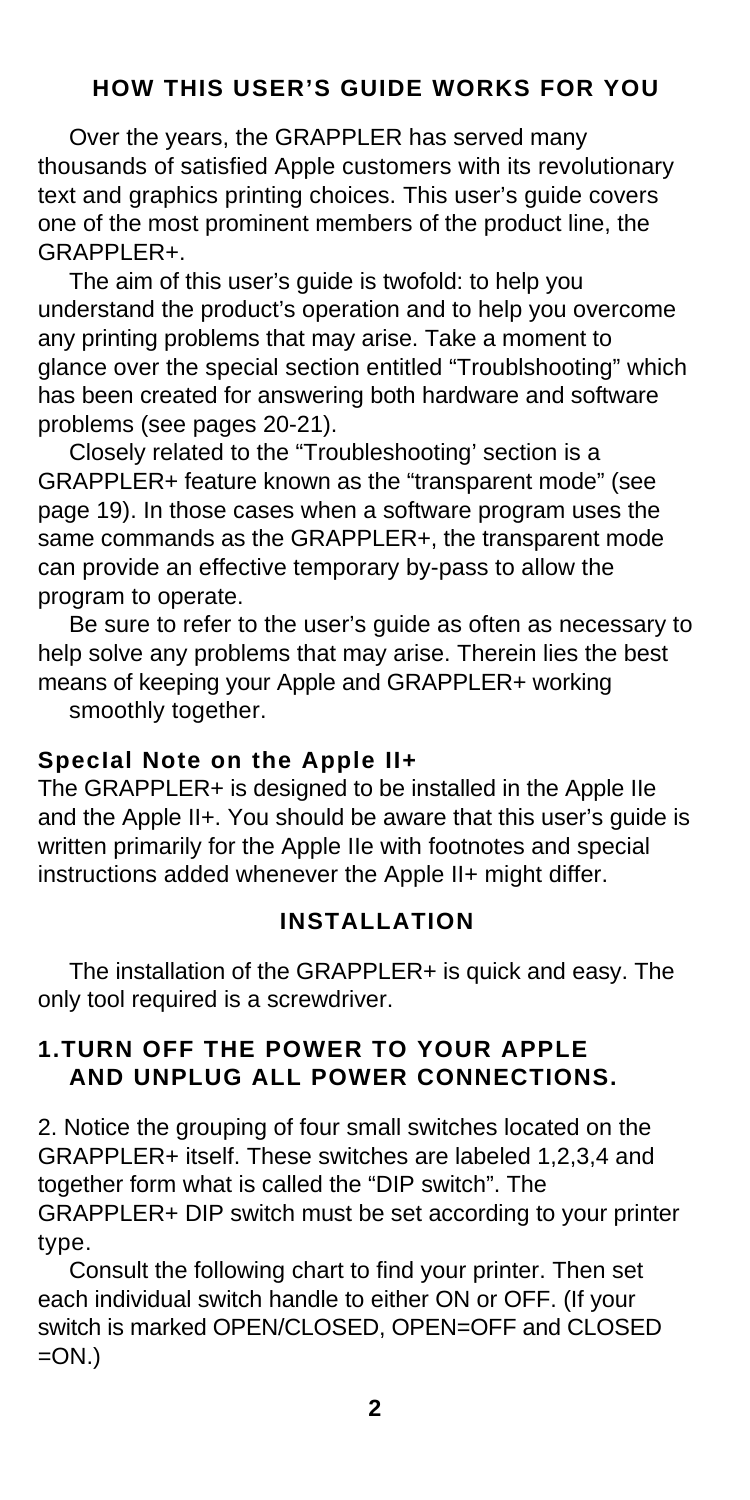If your printer emulates (Copies the codes and behavior of) any of the printers on the list, use the DIP switch setting listed for the printer emulated.

**It your printer is not listed** in the DIP switch table, try the Epson Dot Matrix Printers setting. The Epson code set is the most widely used in the printer manufacturing industry. If this fails, contact your printer manufacturer and ask with which major brands your printer is compatible. If your printer is not compatible with any of the printers listed in the following chart, contact your dealer immediately. The GRAPPLER's built-in graphics features may not be available to your printer.

# **GRAPPLER DIP SWITCH SETTINGS**

| DIP SWITCH POSITIONS                             | 1*         | з               | 4   |
|--------------------------------------------------|------------|-----------------|-----|
| <b>Anaclex Printers</b>                          | OFF ON     | OFF OFF         |     |
| Apple Dot Matrix                                 | OFF OFF ON |                 | OFF |
| C.Itoh 8SIOEP                                    | OFF ON     | ON              | ON  |
| Epson Dot Matrix Printers                        | OFF ON     | <b>ON</b>       | ON  |
| <b>Hewlett Packard Think-Jet</b>                 | OFF ON     | <b>ON</b>       | ON  |
| NEC 8023, C. Itoh 8510/ProWriter                 | OFF ON     | <b>ON</b>       | OFF |
| Okidata 82A. 83A, 84, 182, 183, 92, 93, 192, 193 |            |                 |     |
| (Okidata Version only, not Imagewriter or IBM)   |            | OFF OFF ON      | ON  |
| Okidata 84 w/o step ii Graphics                  |            | OFF OFF OFF ON  |     |
| Panasonic KXP-109011 091                         | OFF ON     | ON.             | ON  |
| Smith-Corona D-10012001300                       | OFF ON     | ON.             | ON  |
| <b>Star Micronics Series</b>                     |            | OFF ON OFF ON   |     |
| <b>Letter Quality Printers</b>                   |            | OFF OFF OFF OFF |     |
| <b>Transparent Mode</b>                          |            | OFF OFF OFF OFF |     |

\*Switch 1 controls the MSB (Most Significant Bit, or 8th data bit). When this switch is in the ON ('I position, the MSB is **NOT**  transmitted to the printer. When the switch is in the OFF (-) position, the MSB is under software control (see Control-I H and Control-I X under TEXT COMMANDS on page 13).

- 3. After the GRAPPLER DIP switch is set, refer to your **printer** manual. Look up the section on the printer DIP switch. The **printer** DIP switch settings must conform to 7 data bits, no line feed.
- 4. Remove the cover slowly from the Apple by lifting it at the rear edge (the edge farthest from the keyboard) until the two corner fasteners release. At this point, slide the cover backward until it becomes free.
- 5. Looking down into the Apple. you will notice a series of narrow sockets called "slots." These slots are used for expanding your computer by adding disk drives, printers, or other peripherals. Note that for the IIe, slot  $\varnothing$  is below slot 1. For the Apple land II+, the slots are in one straight row.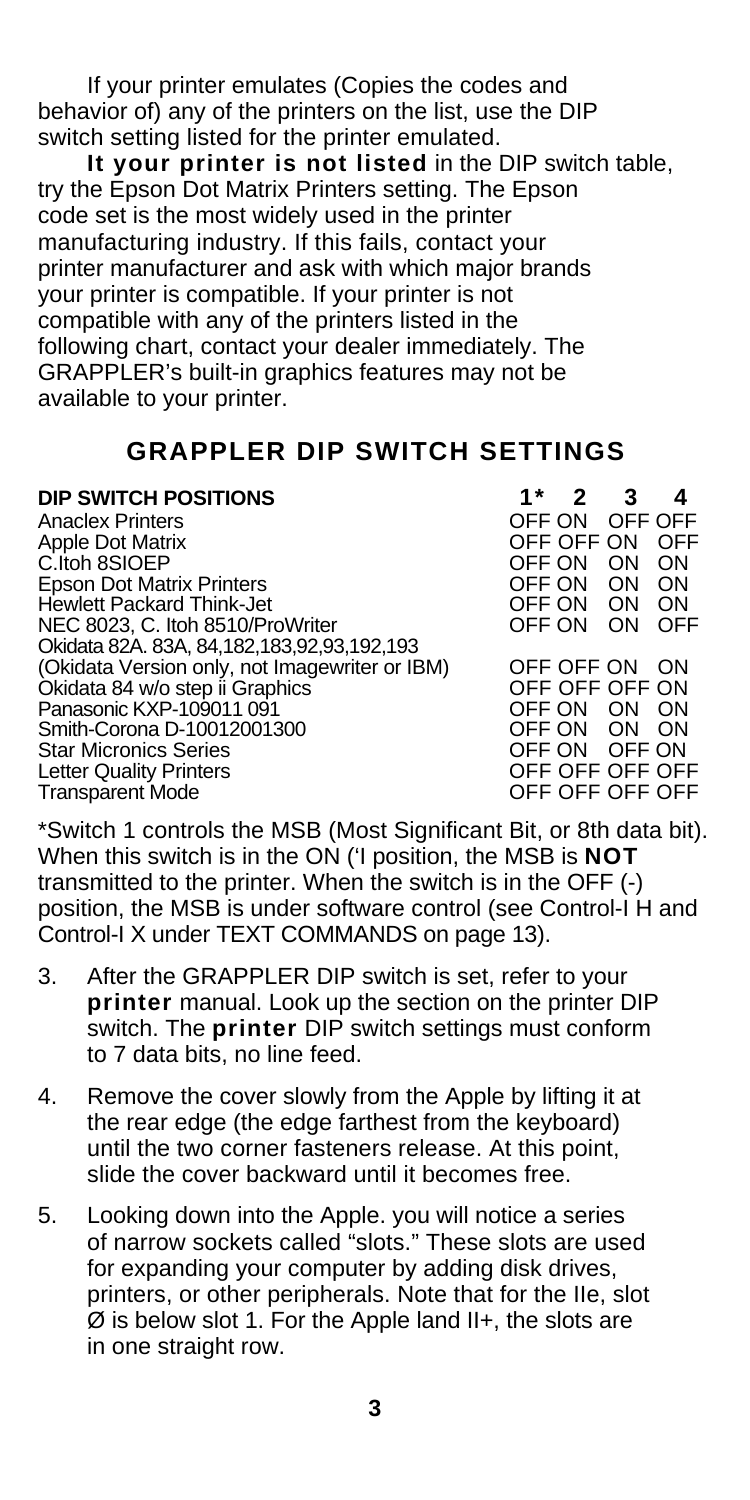- 6. Find slot 1, **IT IS RECOMMENDED THAT THE GRAPPLER BE INSTALLED IN SLOT 1**, although it may be installed in any slot (except slot zero). Most programs will look for the GRAPPLER in slot 1, and this user's guide assumes that you have installed it there.
- 7. At the rear of the Apple will be a series of openings that correspond to the slots. Find the case opening nearest to slot 1. Take the printer cable in hand and route the end with the ground clamp and screw through this opening.
- 8. Examine both the Grappler Printer port and the printer cable. Recognize that one position on the cable is blocked so that there is only one way that the connector will fit. Attach the printer cable to the Grappler printer port in this manner.
- 9. Locate the "edge connector on the GRAPPLER: this is the extension on the GRAPPLER that allows it to fit into the Apple. **Double check to see that the power is off***.* Grasping the GRAPPLER firmly, insert the edge connector into slot 1 and press down with a gentle rocking motion until the GRAPPLER is seated.
- 10. Federal Communications Commission regulations require that the printer cable be grounded to the Apple computer. The purpose of the ground clamp is to eliminate computer interference with nearby radio and television reception, within FCC Class B limits.

FOR THE APPLE IIe: Using a screwdriver, loosen the clamp on the cable. (Do not remove screw from clamp.) Slide the clamp up inside the Apple's metal notch so that the screw fits into the notch itself. Now tighten the screw.

The Apple II+ cannot be properly grounded and due to its date of production is exempt from FCC regulations.

- 11 To replace the Apple's cover, slide the front edge into place and then press down on the rear corners until they are firmly seated. Re-connect all power cords.
- 12. Test the installation by referring to the following sections.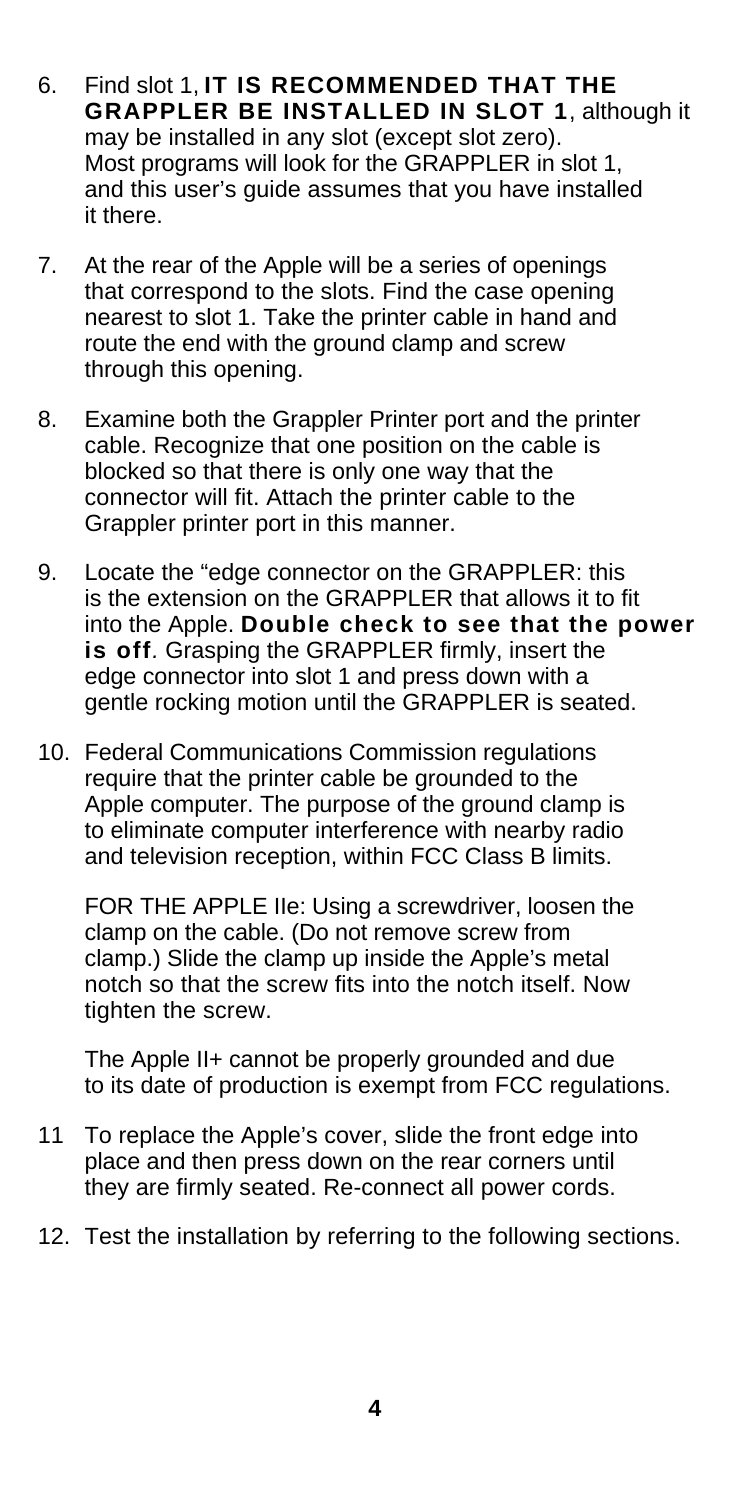# <span id="page-6-0"></span>**Testing with Applesoft**

Insert an Apple DOS diskette into disk drive 1 and close the drive door.

Turn on both the Apple computer and the printer.

With the system prompt (or "]" sign) showing on the computer screen, type:

#### PR#1

# **Remember that the GRAPPLER may be in any slot, but this user's guide assumes that It Is slot number 1.**

Now hit the RETURN key five or six times. Your printer should be printing the prompt character "]" each time you strike the RETURN key. If not, double check each of your installation procedures and glance over these reminders:

- 1. Is the cable correctly attached between GRAPPLER and printer?
- 2. Is the printer on?
- 3. Is the printer "on line," or ready to receive information from the computer?
- 4. Is there paper in the printer?

#### **Testing with CP/M**

If your Apple is set up with a CP/M operating system, insert the CP/M diskette into drive A and close the drive door. **NOTE: If you are using CP/M, the GRAPPLER must be In slot 1.**

Turn on both the Apple computer and the printer. With the system prompt, or "A>' showing on your computer screen, locate the Control key (marked CTRL on the Apple II+) on the left hand side of the computer keyboard. Press the Control key, hold it down and press the "**P**" key. Release both.

You have just executed the Control-P command which turns on the GRAPPLER. There will be no visible printer response when the two key combination is pressed. However, anything typed on the screen will now be sent to the printer each time the RETURN key is pressed. For example:

1 Issue a Control-P command as described above.

2. Type the letters DIR after the A> prompt. Press RETURN.

Your CP/M directory should now be printed to the screen as well as to the printer.

To turn off the GRAPPLER, repeat the same Control-P procedure. Press the Control key, hold it down and then press the "P key. Release both.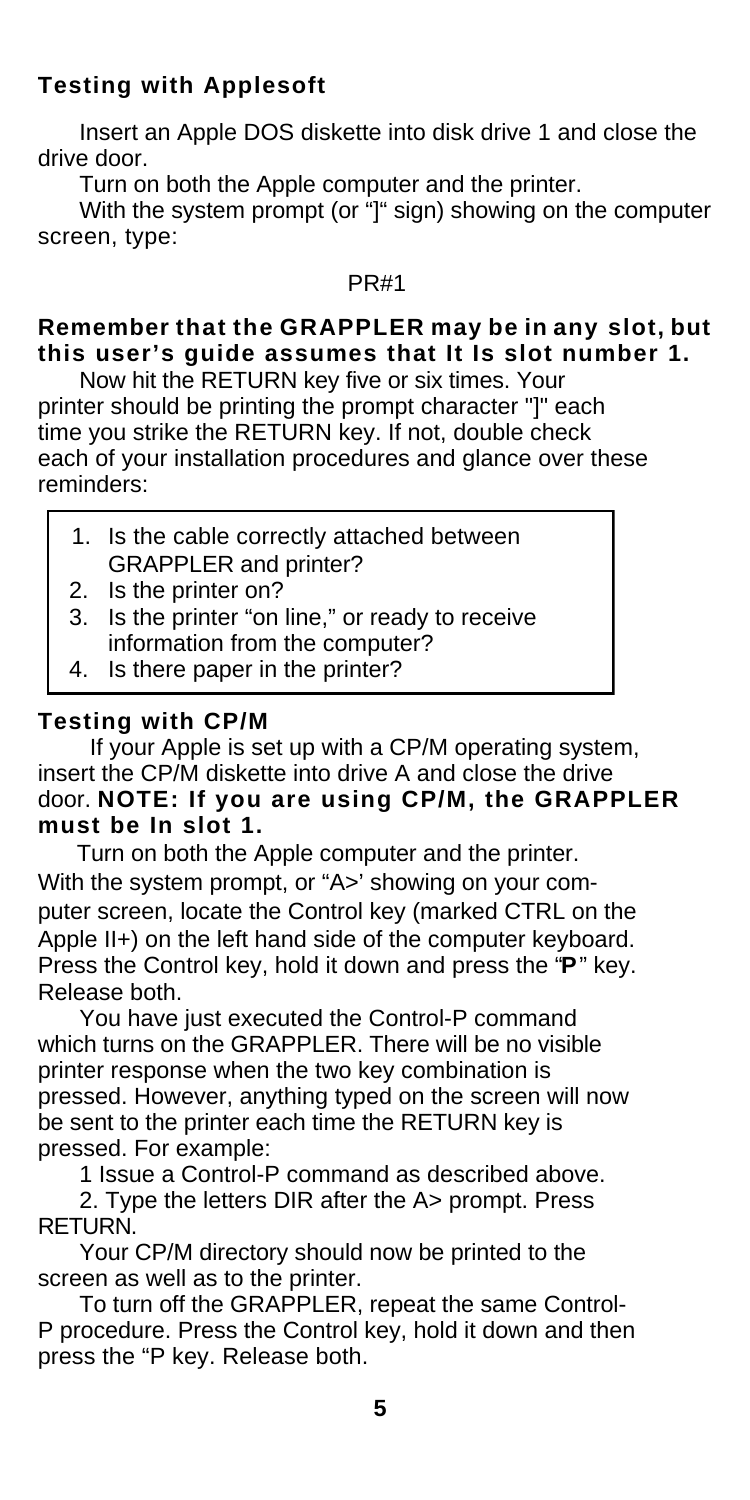# **HOW TO OPERATE THE GRAPPLER**

<span id="page-7-0"></span>If this is your first encounter with the GRAPPLER, take a few moments to glance over the basics detailed in this section.

# **What will the GRAPPLER do?**

The GRAPPLER allows you to:

- 1. Print graphics or text files created with a program on your Apple computer.
- 2. Give your printer text commands to set up each printed page with margins, line length, page length, line feed, etc.
- 3. Print graphics, drawings and charts in a number of different ways including rotated, inverse, double-sized and others.
- 4. Do screen dumps in either graphics or text.

# **How does the GRAPPLER work?**

First, assume that you are using an Apple software program that has its own printing commands. In this instance, you are using the GRAPPLER merely as an "dumb" interface, a medium to transfer information from computer to printer. You do not need to issue any special GRAPPLER commands.

The second way the GRAPPLER works is through a series of special text and graphics commands. These can be issued 1) from the keyboard, or 2) from a print statement within a program. These direct commands are used by you to tell your printer exactly how you want the information printed.

# **Turning GRAPPLER "on" and "off'**

#### **You cannot use the GRAPPLER commands unless you first turn "on" the GRAPPLER.** How does this happen?

To turn on the GRAPPLER in Applesoft BASIC, type: PR#1 (and press the RETURN key)

To turn off the GRAPPLER, type: PR#0 (and press the RETURN key). For a IIe with an 80 column screen, see how to enter a Control command as described under

"Keyboard Command" and then type: Control-I e.

NOTE: With a CP/M operating system, use the Control-P command to turn the GRAPPLER on and off. See "Testing with CP/M" on page 5.

After you turn "on" the GRAPPLER, you may use either a keyboard command or print statement to issue a command.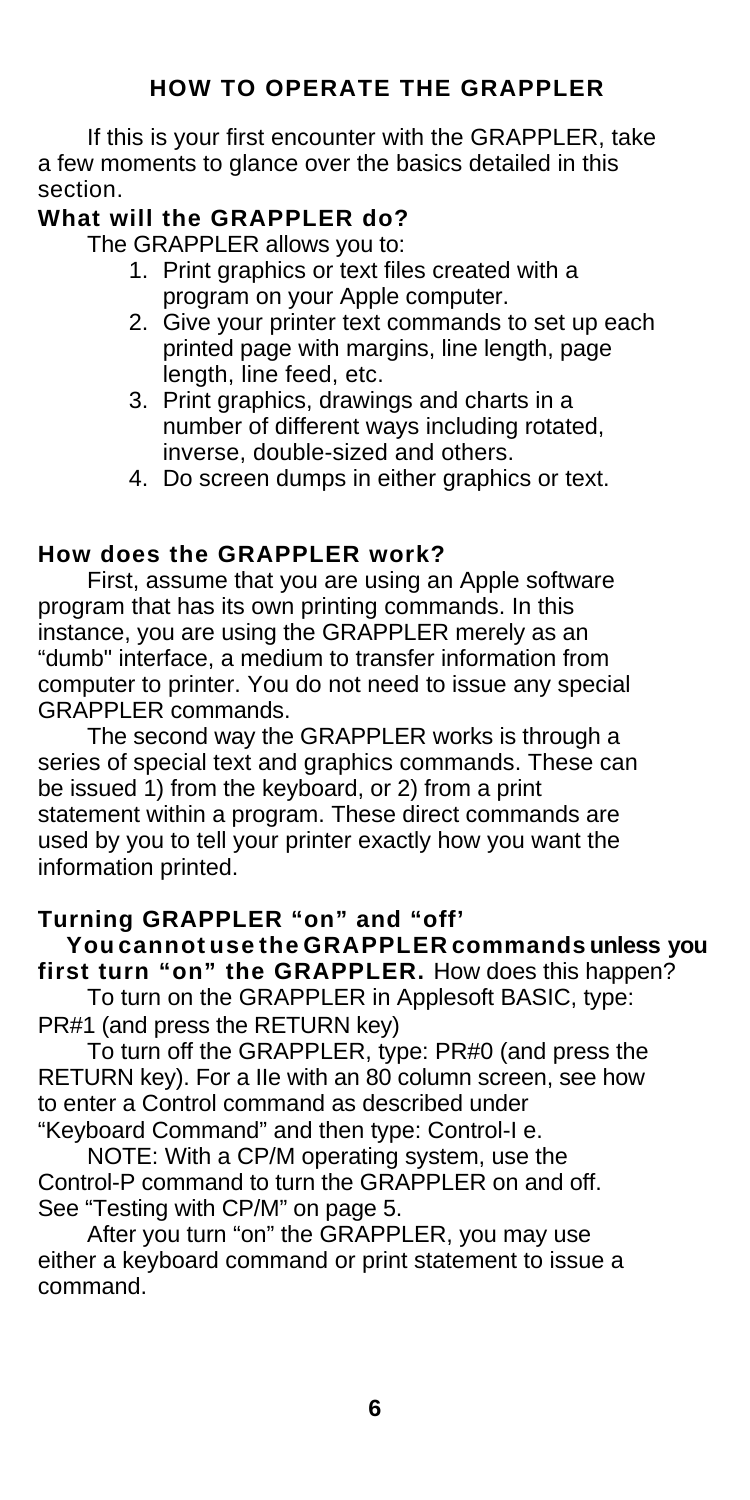#### <span id="page-8-0"></span>**1.Keyboard Command**

After turning the GRAPPLER "on," you can issue a command directly from the keyboard. This is done by pressing a combination of three keys.

See the following example.



First, check to see that your printer is turned on and that it is "on line" or ready to receive information from the computer. Locate the Control key on the left hand side of your keyboard. (For Apple II+, the key is marked CTRL.) Now follow these steps (for Applesoft BASIC, 40 column display only):

- 1. Type PR#1 to turn "on" the GRAPPLER.
- 2. Press the Control key and hold it down.
- 3. Now, press the I key.
- 4. Release the I key, then release the Control key.
- 5. Type the S key
- 6. Finally, type PR#0 to turn "off" the GRAPPLER

If you have an Apple IIe with 80 column display, you would type Control-I e to turn "off" the GRAPPLER, using the same sequence.

Every GRAPPLER Applesoft keyboard command is a combination of the control character (the Control key and the I key) plus any additional character(s) representing the GRAPPLER command. The above command executes a text "screen dump" which transfers the current text information from the screen directly to the printer.

#### **2.Print Statement Command**

Another method of issuing a GRAPPLER command is in a print statement, A print statement is one line within a program. For example, see line 20:

> 10 PR#1 20 PRINT CHR\$(9);"S" 30 PR#0

The same keyboard command (Control-I 5) could also be written CHR\$(9);"S". In the Applesoft program shown above, the print statement on line 20 represents the GRAPPLER command to do a screen dump, (For a IIe with 80 column display, use: 30 PRINT CHR\$(9);"e" for line 30,)

Print statements can be written for text or graphics commands. Note that when issuing a command the GRAPPLER is always turned "on" and "off," as shown in lines 10 and 30. If you wish to run the program, type in the three lines, pressing the RETURN key after each line. Once the program is entered, type RUN to execute and press RETURN. The contents of your Apple screen will now be printed on the printer.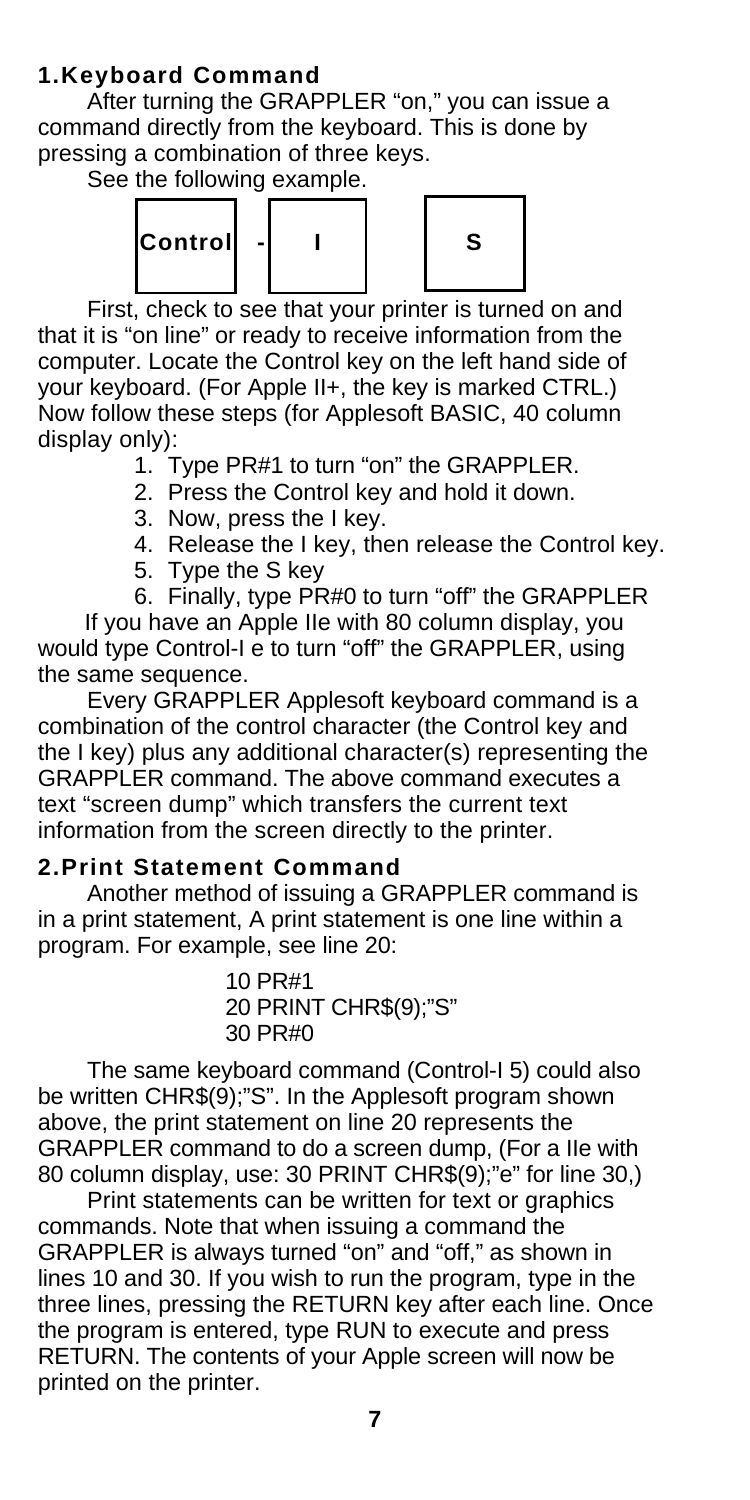<span id="page-9-0"></span>In CP/M, the LPRINT command is used to send data to the printer. The LPRINT command itself turns the GRAPPLER "on" and "off," using the Correct codes. Thus, when doing a screen dump with CP/M, you would only type the LPRINT command along with the GRAPPLER command Control-V S. In line 10 below, Control-Y is CHR\$(25): and "5" is CHR\$(83). To do a CP/M screen dump from a print statement, you would type:

10 LPRINT CHR\$(25);CHR\$(83);

After typing the three lines, type RUN to execute and press RETURN.

NOTE: Executing GRAPPLER commands in CP/M directly from the keyboard (not a print statement) requires the CP/M Control-P command. See Testing with CP/M on page 5.

#### **TEXT COMMANDS**

The GRAPPLER provides valuable tools for printing text. The text commands allow you to format a printed page and do text screen dumps. Both of these features are described in this section.

#### **How to Format a Printed Page**

What do we mean by "format a printed page"? To format a page is to give the printer exact commands as to how you want the text printed. If you don't have a word processor to set the margins, line length, or page length, you can send GRAPPLER commands instead. The GRAPPLER text commands set up your printer to give you the kind of final page layout or design you want.

The most popular use of the text formatting commands is for printing Out a program listing. When your screen will only display 23 lines, it is difficult to look over a program that may be hundreds of lines long. Printing the program on paper is important not only for record keeping, but also from the standpoint of reading the program itself.

The following program, written in Applesoft, provides a practical demonstration of setting the line length, right margin, left margin and page length with text commands. Begin typing at line 10. Do not type the remarks to the left. NOTES: when typing line 80, include two blank spaces between the period and the end quotation marks. For a IIe with 80 columns, use: PRINT l\$;"e" for line 110.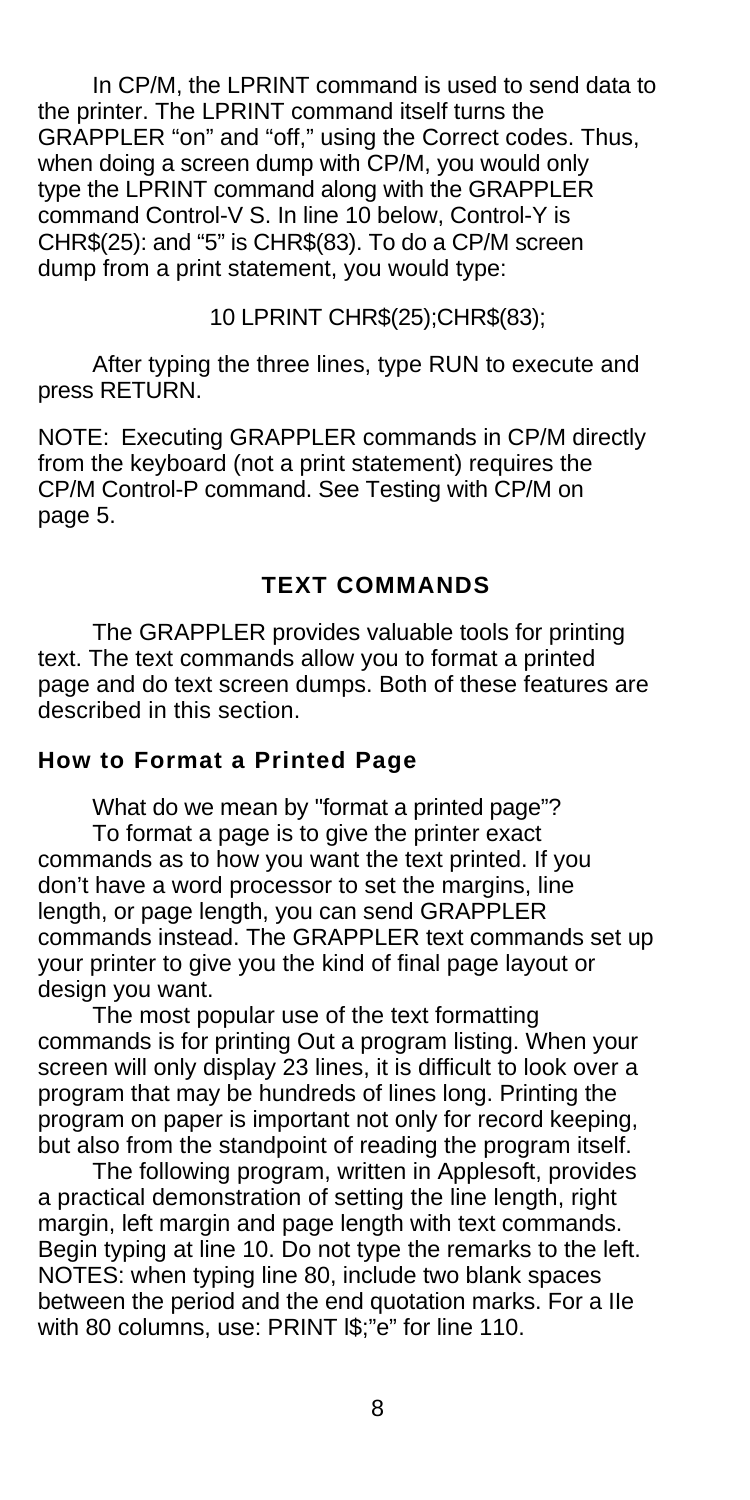<span id="page-10-0"></span>

| 10 IS=CHRS(9)                 |
|-------------------------------|
| 20 PR#1                       |
| 30 PRINT I\$"80N"             |
| 40 PRINT I\$;"75R'            |
| 50 PRINT I\$;"60P"            |
| 60 PRINT I\$"'10L"            |
| 70 FOR I=1 TO 100             |
| 80 PRINT "THE QUICK BROWN FOX |
| JUMPED OVER THE LAZY DOG.":   |
| 90 NEXT I                     |
| 100 END                       |
| 110 PR#0                      |
|                               |

When you have finished typing the program, check to see that your printer is turned on and is "on line" or ready to receive information from the computer. Then type RUN to execute the program, and press the RETURN key.

#### **Normal GRAPPLER Text Command Values**

As soon as you turn on the GRAPPLER with a PR#1, all text commands can be activated either from the keyboard or a print statement. If you do not assign any numbers to the commands (for example, 60P for page length), then the GRAPPLER assumes that it is zero. Other values are shown here:

Left margin  $= 0$  Line length  $= 0$  $Right margin = 0$  Page length = 0 Screen display = ON (with Applesoft BASIC) Screen display = OFF (with PASCAL and CP/M) Line feed after carriage return = YES with BASIC NO with Pascal and CP/M

Eighth bit = OFF When GRAPPLER+ DIP switch #1 is in the ON (+) position, the 8th bit is not transmitted. When the DIP switch is in the OFF (-) position, the 8th bit is under program control. (See Control-I H.)

#### **Text Screen Dump**

A text "screen dump" is the process of sending what is currently displayed on the computer screen to the printer. You are actually printing a one full screen of text information.

The text screen dump demonstration shown under "Keyboard Command" is for Applesoft BASIC, 40 column screen display. The following table provides the commands for other popular hardware and software combinations.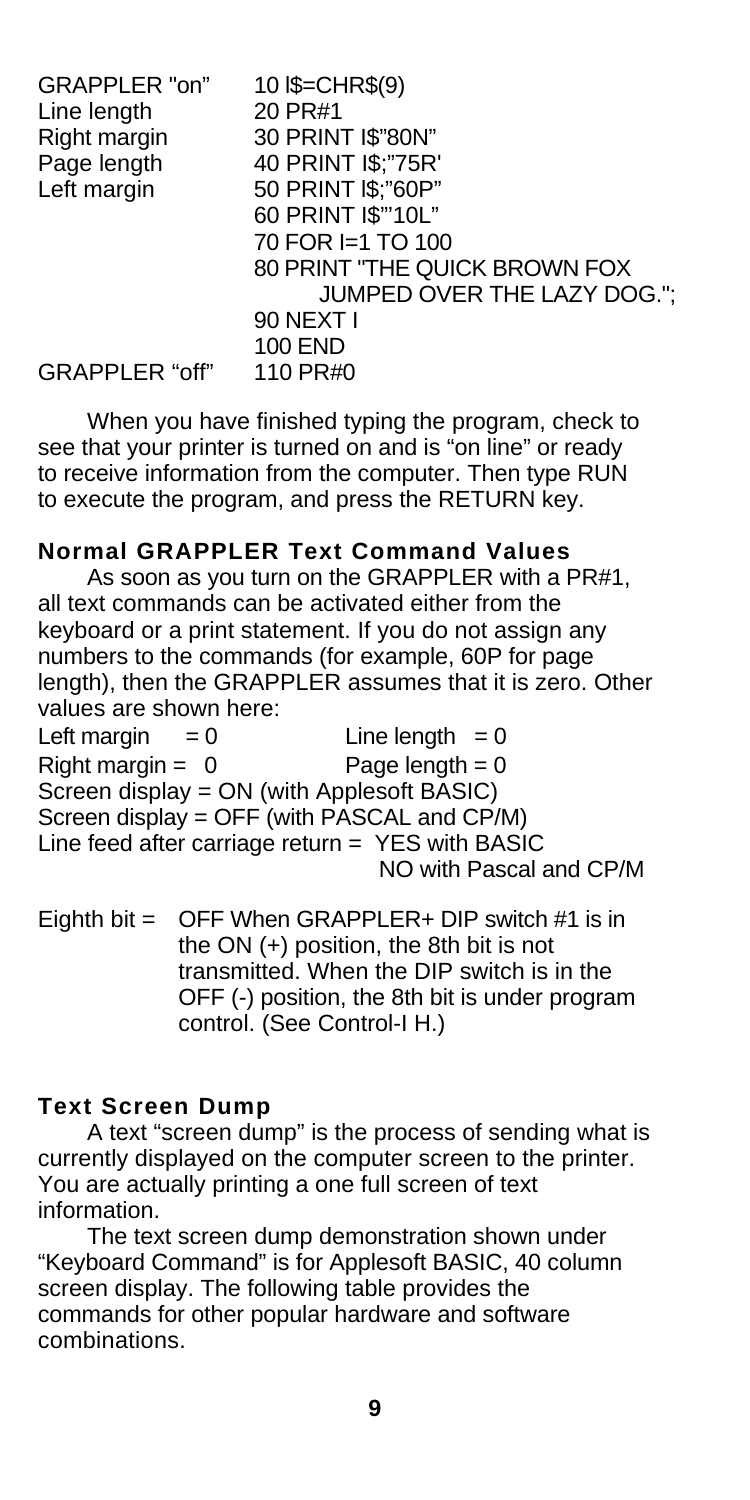# <span id="page-11-0"></span>**Computer Display Command**

Apple IIe/II+ 40 column Applesoft Control-I S Apple IIe/II+ 40 column CP/M Control-Y S Apple IIe 80 column Applesoft Control-I 8S\* Apple IIe 80 column CP/M Control-V 8S Apple II+ 80 column Screen Dump Unavailable \*Requires an Apple 80-column card

**IMPORTANT:** Whenever a GRAPPLER command appears in this user's guide, there will be a space shown between the control character and the command itself (for example, the space between the I and the S.) **This space should NOT be typed when entering the command.**

# **Text Screen Dump Example**

To do a quick screen dump, follow these instructions:

- 1. Select your hardware/software configuration from the table shown above, and make note of the command.
- 2. insert a system diskette into drive 1, close the door and turn on the computer. Turn on the printer, and make certain that it is 'on line" or ready to accept information from the computer.
- 3. To fill the screen with text information, type either CATALOG (for Applesoft) or DIR (for CP/M). Now press the RETURN key several times.
- 4. Turn on" the GRAPPLER. For Applesoft, type PR#1. For CP/M, press Control-P
- 5. Type the text screen dump command. Refer to the Keyboard Command section on page 7, if you have any questions on how to press the keys. Do not insert any spaces between characters.
- 6. The contents of the screen (catalog or directory) should now be printed Out on the printer.
- 7. Turn off" the GRAPPLER. if you have a IIe with 80 ccl, see the next section entitled "Special Notes.

# **Special Notes for the Apple IIe**

On the Apple IIe, it is not necessary to use an ESC Control-Q command prior to typing PR#1 to turn "on" the GRAPPLER.

To turn "off" the GRAPPLER on an Apple IIe with 80 column board, at the same time leaving the screen intact and the 80 column active, you must type a Control-I e. No PR#3 is required.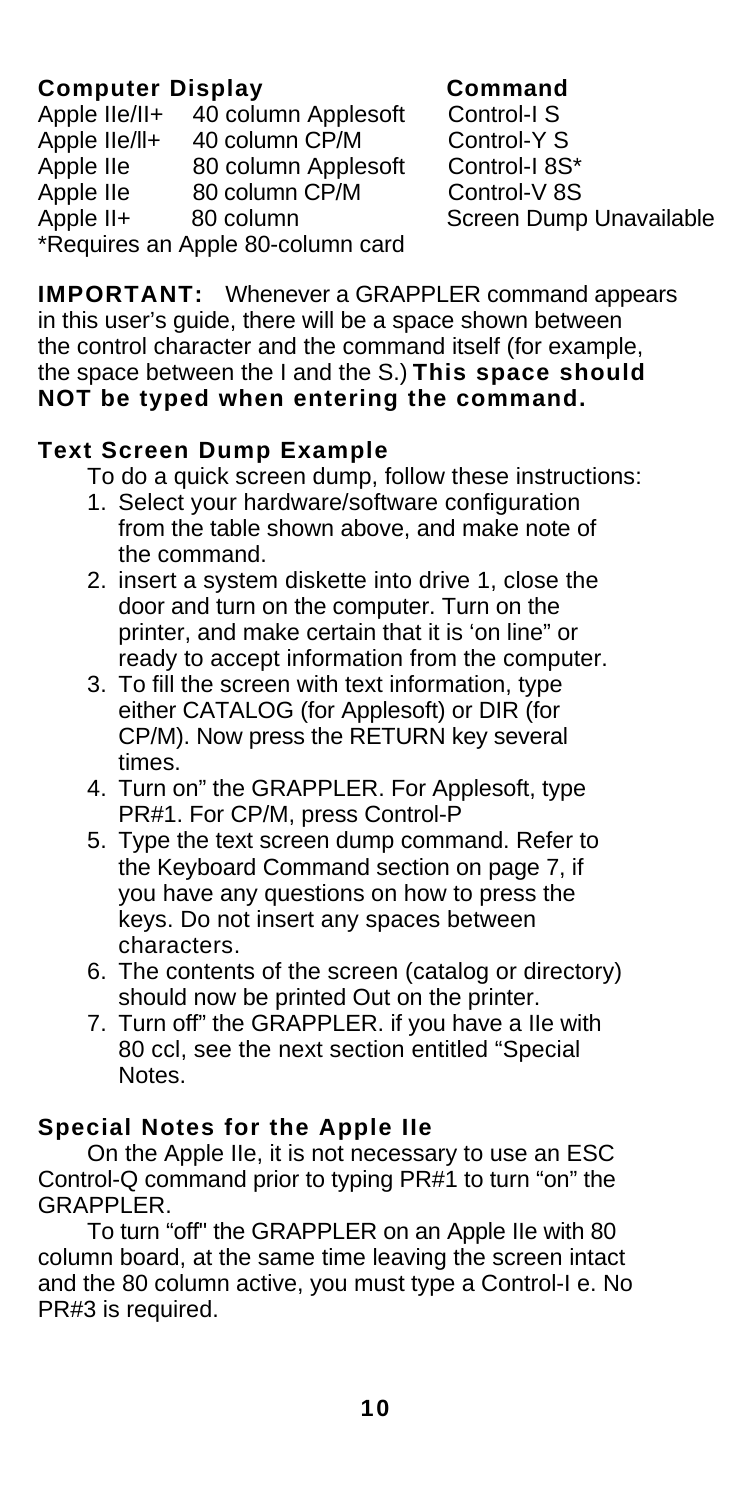# **TEXT COMMANDS**

<span id="page-12-0"></span>Before entering any command, you must first turn "on" the GRAPPLER. Please see HOW TO OPERATE THE GRAPPLER, on page 6.

#### **Command Command Description**

LINE LENGTH Set line length. The "n" Control-I nN designates the number of PRINT CHR\$(9);"80N" character spaces from the left edge of the paper (not the left margin) at which the line will end. A carriage return will be generated following the nth character This command causes the Apple screen to be turned off and characters sent only to the printer (see Control-I I). Line length must be set before setting the right margin. Note: If line length is set for 0 (meaning "infinity"), the GRAPPLER will not issue a line feed until the Apple sends one.

LEFT MARGIN Set left margin to nth Control-I nL column. All subsequent PRINT CHR\$(9);"10L" printing will have "n" (nnumber) spaces at the beginning of each line.

**RIGHT MARGIN** Set right margin to nth "Word Wrap" column from LEFT edge of Control-I nR the paper (NOT the left PRINT CHR\$(9);"70R" margin). This command will prevent words from being split. The GRAPPLER will issue a carriage return at the first space following the right margin, but prior to the end of the line as set by Control-I nN. A right margin of zero disables this command. When listing BASIC programs, printing will automatically be formatted in 40 column mode unless this command is used. The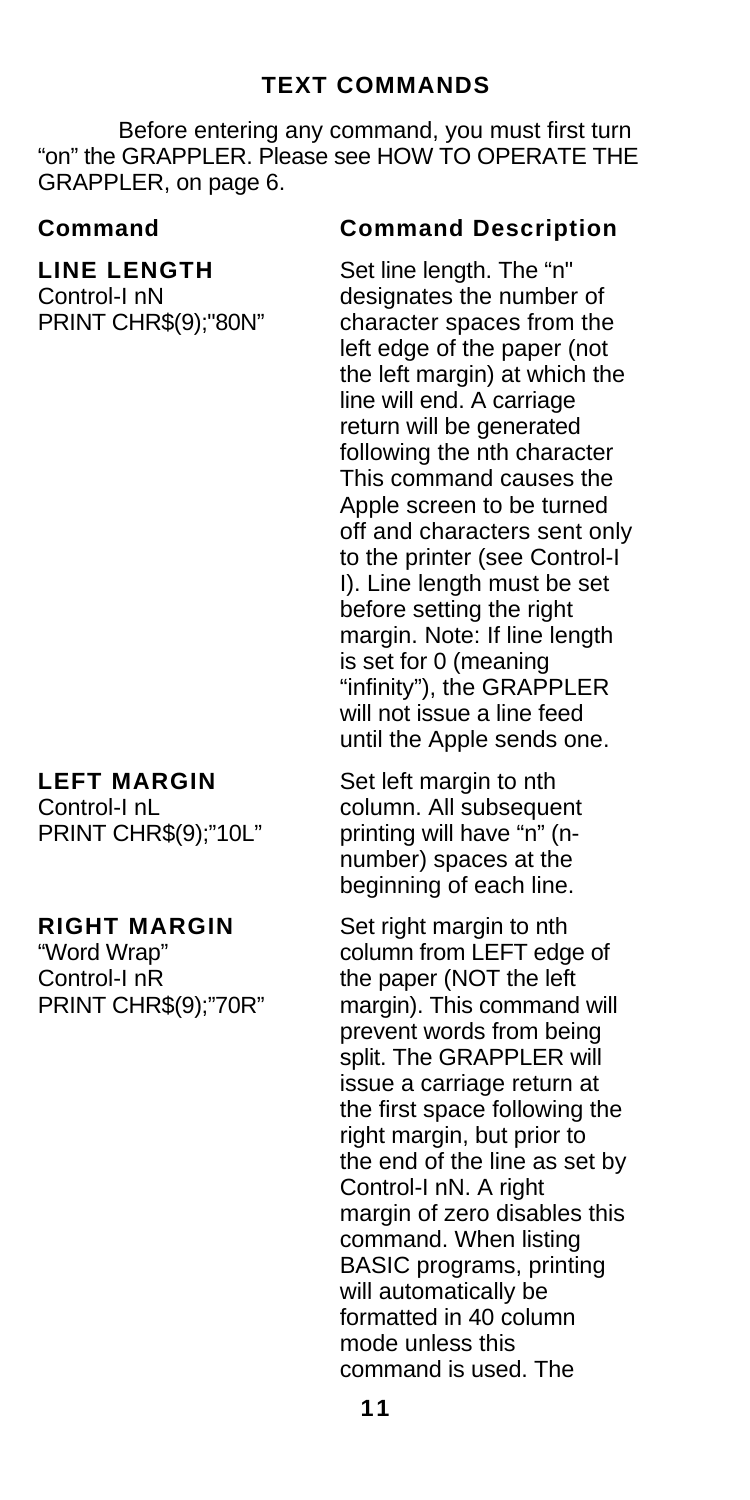**PAGE LENGTH**

Control-I nP PRINT CHR\$(9);"60P"

#### **ADD LINE FEED** Control-I A

PRINT CHR\$(9);"A"

# **CANCEL LINE FEED**

Control-I K PRINT CHR\$(9);"K"

# **SCREEN ECHO**

Control-I I PRINT CHR\$(9);"l" POKE 33,33 command should be used in order to retain the integrity of the right margin. Example:

]POKE 33,33 ]PR#1 ]Control-l 75R ]LIST **ITEXT** 

Set the page length to n (n=number) of lines. The printer will generate six linefeeds after a specified ("n") number of lines have been printed. Thus, if you specify a printed page length of 60 lines, your printer will print 60 lines and automatically skip over the perforation with six linefeeds. A page length of zero disables this feature.

Add line feed onto carriage return. BASIC will not send a linefeed after a carriage return. This means that the printhead will return to the left margin but will not advance the paper. The GRAPPLER will automatically advance the paper after every carriage return. If your printer is performing double line spacing, check your printer DIP switches for auto line feed selection.

Do not add line feed onto carriage return. This command overrides Control-I A (see above).

When used with Control-I nN shown above, the Control-I I command will allow characters to be printed and shown on the Apple screen simultaneously. However, this command does not work when listing a program.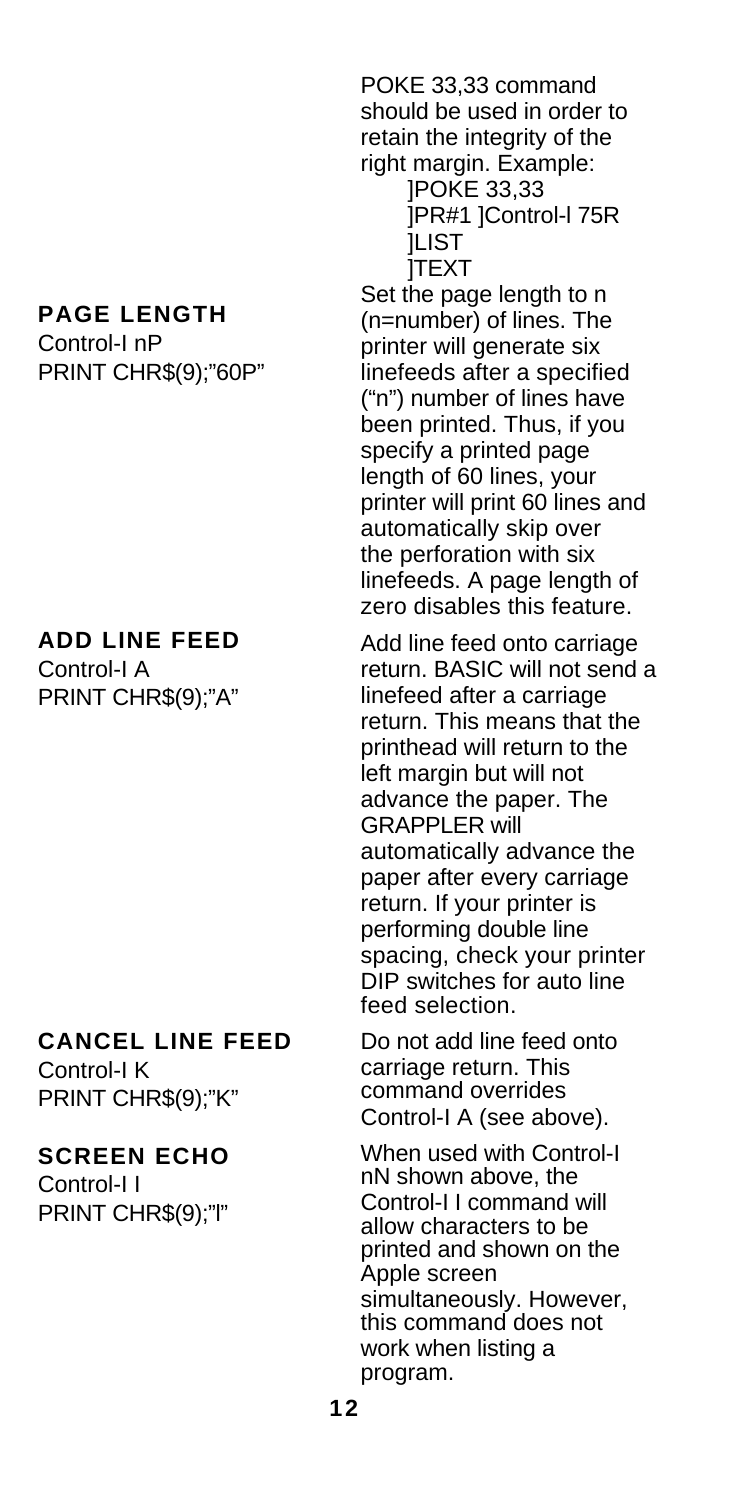**SCREEN DUMP** Control-I S PRINT CHR\$(9);"S"

Control-I 2S PRINT CHR\$(9);"2S"

### **HIGH ORDER BIT** Control-I H

PRINT CHR\$(9);"H"

# **CANCEL HIGH ORDER BIT**

Control-I X PRINT CHR\$(9);"X"

# **CHANGE CONTROL**

Control-I Control Y PRINT CHR\$(9);CHR\$(25);

 Sends the present 40 column text screen information to the printer. The screen will be printed 20 spaces from the left edge of the paper. This command is not compatible with 80 column text display boards (see SPECIAL NOTES FOR THE APPLE IIe, page 10).

Control-I 2S duplicates the text screen memory located in TEXT pages 1 and 2 and prints them side by side for an 80 column output. This command is not compatible with 80 column boards.

Allows high order (8th) bit to be passed to the printer to permit the printing of special characters, block graphics, or whatever your printer may print for the upper ASCII character set. When these characters are being printed, standard characters are not accessible.

Don't output the high order (8th) bit. This puts the printer back into standard text mode and overrides the Control-I H command.

This command changes the control character from Control-I to Control-Y. Control-Y is used when entering commands in either CP/M or PASCAL. If desired, any control character may be used here instead of Control-Y; but you should avoid characters used by your printer or normal text control characters such as Control-M, (carriage return).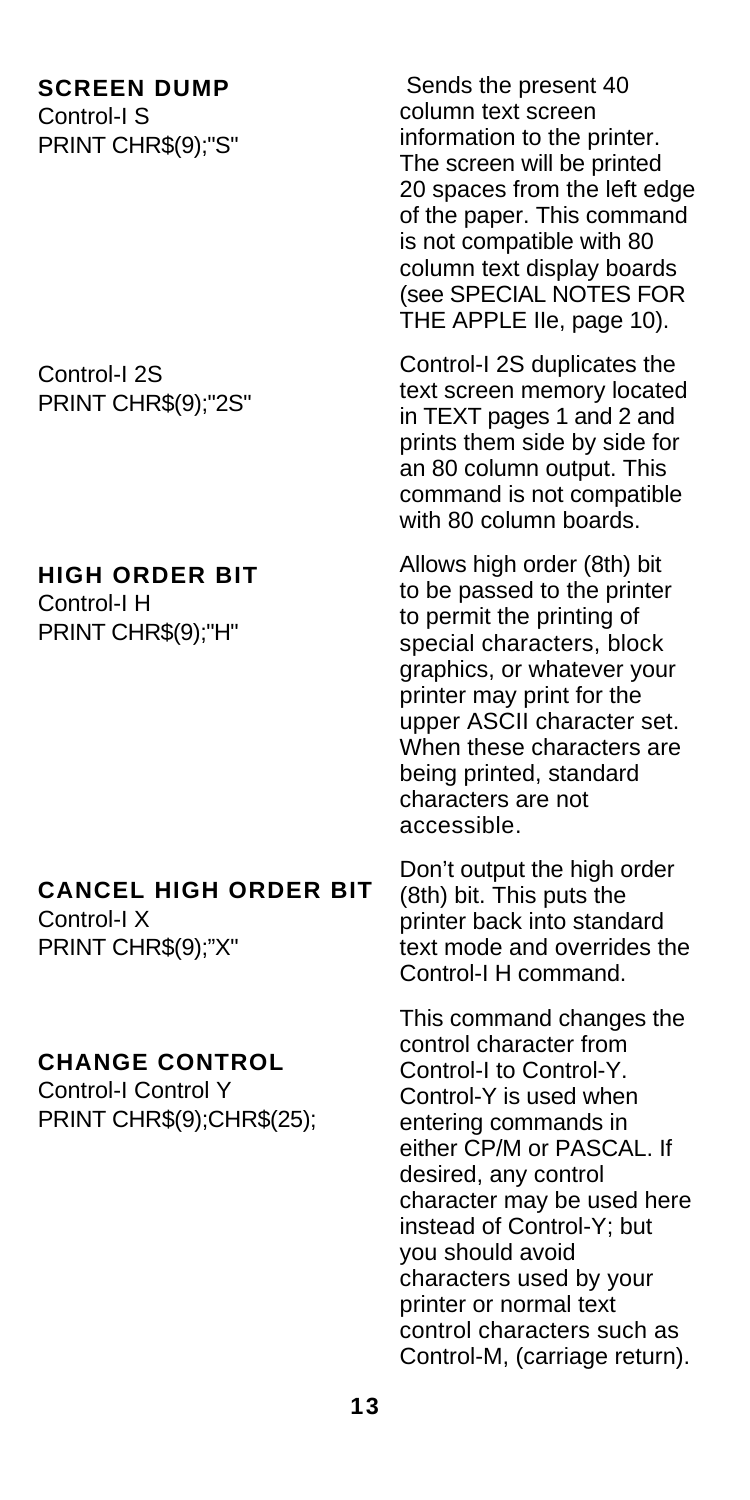<span id="page-15-0"></span>Control-Y Control-I When Control-Y is in use,<br>PRINT CHR\$(25):CHR\$(9): this command changes the  $PRINT CHR$(25):CHR$(9);$ 

control character back to Control-I.

# **GRAPPLER VERSION** This command prints Out

PRINT CHR\$(9);" V"

Control-I V the version number of the

# **GRAPHICS COMMANDS**

GRAPPLER Graphics commands can be used as follows:

- 1. To print in double sized, rotated 90 degrees, emphasized, inverse and a variety of other features.
- 2. To do a graphics screen dump while running a program.
- 3. To print a picture saved to disk.
- 4. To print HI-RES Page 2 instead of 1.
- 5. To print both HI-RES Pages 1 and 2, "side by side" The most basic and frequently used graphics command is



This is the keyboard command (in Applesoft BASIC) that takes the picture currently displayed (in HI-RES Page 1) on the Apple screen and sends it to the printer.

#### **Adding and Stringing Commands Together**

All graphics commands consist of Control-I G. However, other features can be added by merely typing the letter command after the "G." For example, D is for double sized. To print a graphics picture double-sized, you would type Control-I GD.

Graphics commands can also be strung together for compound features such as Control-I GDR, which tells the GRAPPLER to print the graphics image double-sized and rotated 90 degrees clockwise. Another example might be Control-I GDIR2 which will print the inverse of HI-RES page 2, double-sized and rotated.

Options may be typed in any order, as long as they are preceded by a Control-I G.

#### **What We Mean by "HI-RES Pages 1 and 2"**

The Apple has two areas in memory set aside for storing graphics information. These areas are called Page 1 and Page 2 (HI-RES is short form for "high resolution" which refers to the dot density used for graphics on the Apple screen.)

When you wish to print a picture, you must tell the computer which Page you are using and the memory location. You have the option of loading a graphics picture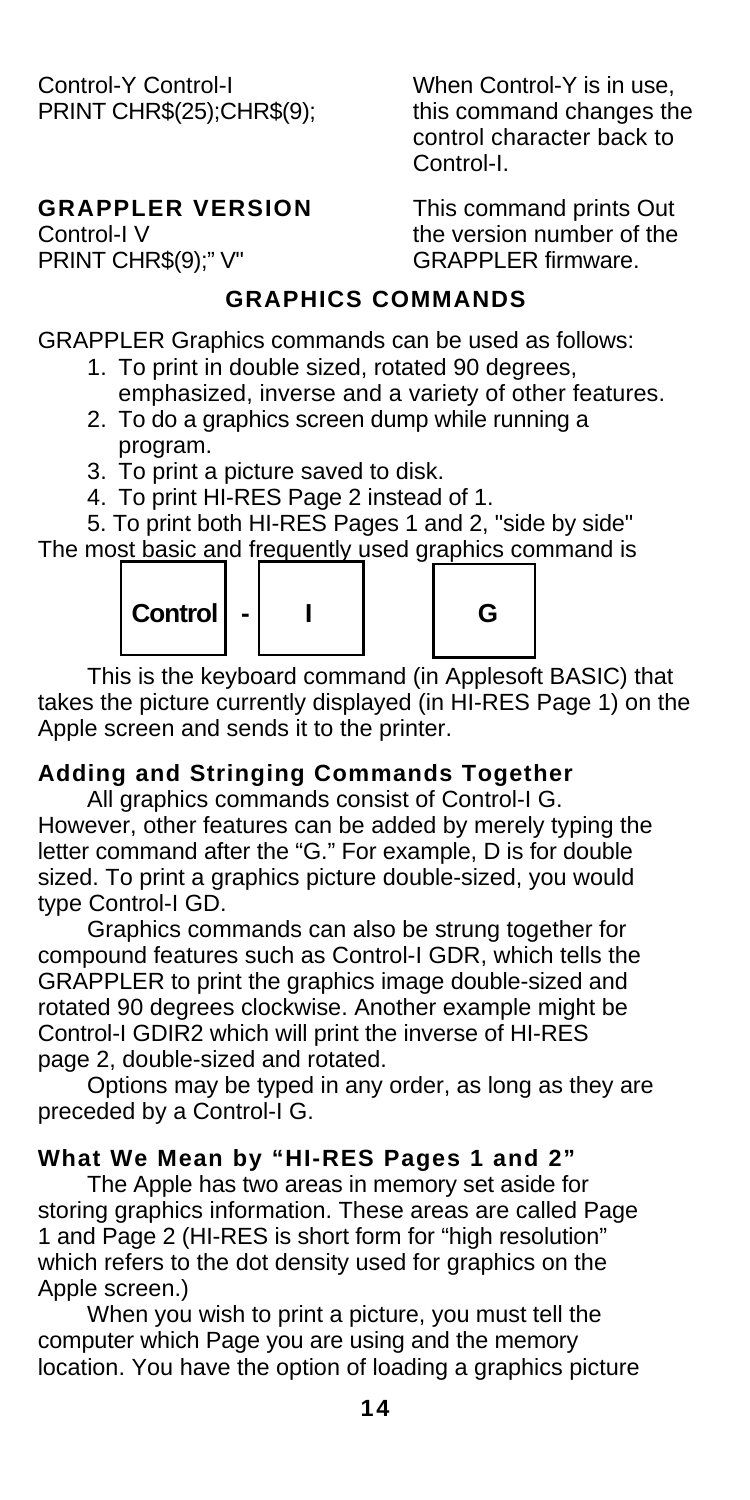<span id="page-16-0"></span>into either Page. If you load the picture into Page 1, the memory location is A\$2000. For Page 2, the location is A\$4000.

By itself, Control-I G always refers to Page 1. To print Page 2, you must specify a 2 in the command sequence. For example, Control-I G2.

#### **How to do a Graphics Screen Dump While Running a Program**

If you are running a program and run across a graphics picture that you would like to print, use the following procedure:

- 1. Press both the Control and Reset keys simultaneously in order to freeze the program. (You should be aware that some copy protected programs may not allow interruption or may not preserve the screen data when interrupted. Screen dumps cannot be performed from these programs.)
- 2. Turn "on" the GRAPPLER by typing PR#1, and then press the RETURN key.
- 3. Press Control-I G, and then press RETURN. If the program uses Page 2 for its graphics, you must enter Control-I G2 and press RETURN. (See Keyboard Commands on page 7, if you are unsure of how to execute a command.)

#### **How to Print a Picture Saved to Disk**

Assume that you are in the Applesoft text screen mode and the "]" prompt is showing on the screen. The disk with the graphics picture you wish to print is in Drive A, and the name of the file is CHART. Use the following sequence of keyboard commands to load the picture into Page 1, and then print. Type:

| HGR.                | (and press the RETURN key) |
|---------------------|----------------------------|
| BLOAD CHART,A\$2000 | (and press the RETURN key) |

Wait for the file to be displayed on the computer screen.

Once the file is on the screen, you can turn on the GRAPPLER, using PR#1, and then use Control-I G to print the picture. The contents of screen will be printed. Type TEXT and press RETURN, to return to the text mode.

For loading a picture into Page 2, substitute HGR2 and A\$4000 in the above sequence. Use Control-I G2 to print the picture

Included in Appendix C, are two useful Applesoft BASIC programs designed to help you execute the GRAPPLER commands while printing a picture saved to disk. See page 26.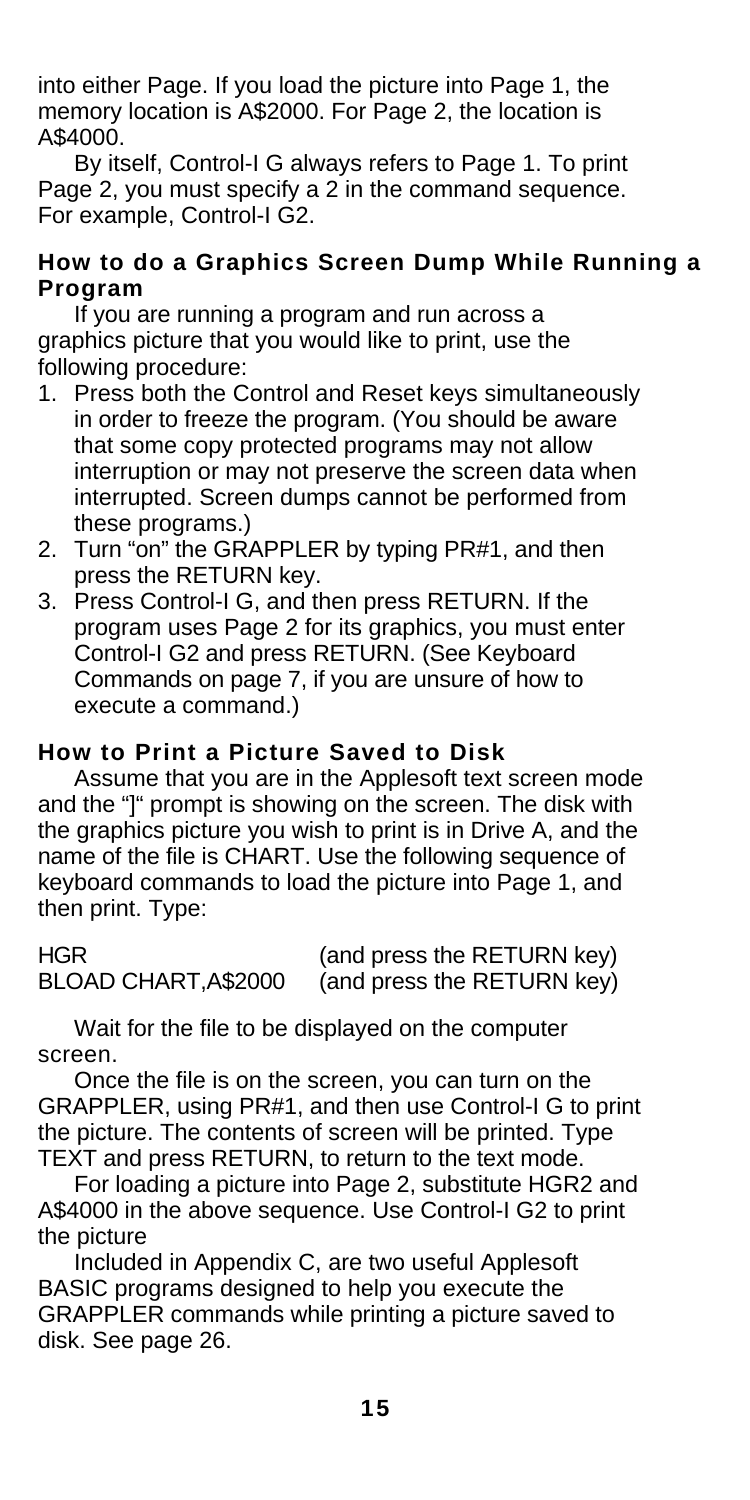<span id="page-17-0"></span>If you are writing a program and wish to load a file, use the print statement (see page 7 ) as follows:

#### For Page 1, type:

PRINT CHR\$(4):"BLOAD [filename],A\$2000"

For Page 2, type: PRINT CHR\$(4);"BLOAD [filename],A\$4000"

# **How to Print Both HI-RES Pages 1 and 2, Side by Side**

The GRAPPLER will allow you to print both HI-RES Pages side by side. (This feature cannot be used in conjunction with the rotated or double-sized options, except for NEC and ProWriter printers which handle double-wide in normal operations.)

With keyboard commands, use the sequence shown in the above section to load the files into the Pages. After turning on the GRAPPLER with a PR#1. use the Control-I GS command to print.

If you wish to use an Applesoft program, type the following lines, pressing RETURN after each line. Substitute your file names for CHART1 and CHART2:

#### **10PRINT CHR\$(4);"BLOADCHART1 ,A\$2000 20PRINT CHR\$(4);"BLOAD CHART2,A\$4000 30PRINT CHR\$(4);"PR#1" 40PRINT CHR\$(9);"GS" 50PRINTCHR\$(4);"PR#0" 60END**

After you have finished typing the program, type RUN to execute, and then press the RETURN key.

# **GRAPHICS COMMANDS**

Before entering any command, you must first turn 'on" the GRAPPLER. Please see HOW TO OPERATE THE GRAPPLER, on page 6.

# **SCREEN DUMP Page 1** Print HI-RES screen

# **SCREEN DUMP Page 2** Print HI-RES page 2

Control-I G2 instead of 1. PRINT CHR\$(9);"G2"

#### **Command Command Description**

Control-I G page 1 on the printer.<br>
PRINT CHRS(9):"G" Every white dot on the Every white dot on the screen appears as a black dot on the paper. To reverse this color scheme, see the "I" or inverse option.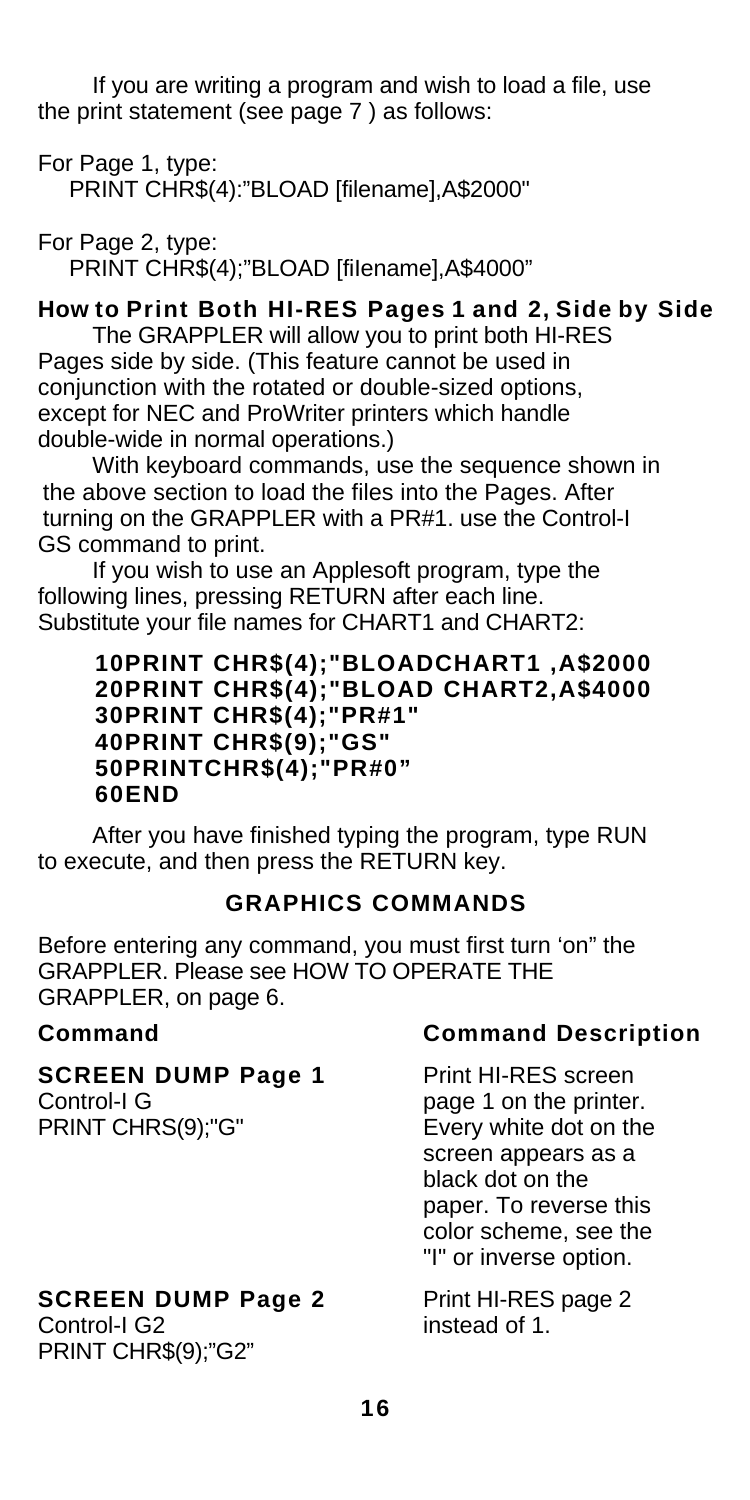#### **SCREEN DUMP Pages 1 & 2**

Control-I GS PRINT CHR\$(9);"GS"

#### **DOUBLE HI-RES SCREEN DUMP** Control-I Ge PRINT CHR\$(9);"Ge"

**DOUBLE-SIZE** Control-I GD PRINT CHR\$(9);"GD"

#### **EMPHASIZED MODE**

Control-I GE PRINT CHR\$(9);"GE"

**IN VERSE** Control-I GI PRINT CHR\$(9):"GI"

 Print HI-RES page 1 and 2 side by side. This feature cannot be used in conjunction with the rotated or double-sized options. **See Appendix F: Chart Recorder Mode, page 28.**

For Apple IIe only. Prints the image using Apple's Double Hi Resolution Graphics. Requires an extended 80-column card and "REV B" or later IIe. This command cannot be used with either rotate or double-size options.

Print the graphics screen double-size. A double-size image is actually four times the area of the original. printing four dots for every one.

Prints an "emphasized image.' When in this mode, the printer will print two closely spaced dots for every one dot it would normally print. The image becomes denser, but takes twice as long to print.

Invert the image before printing. Normally, every white dot on the screen is printed as a black dot on the paper. However, this would make an actual picture of a person or object appear like a negative photograph.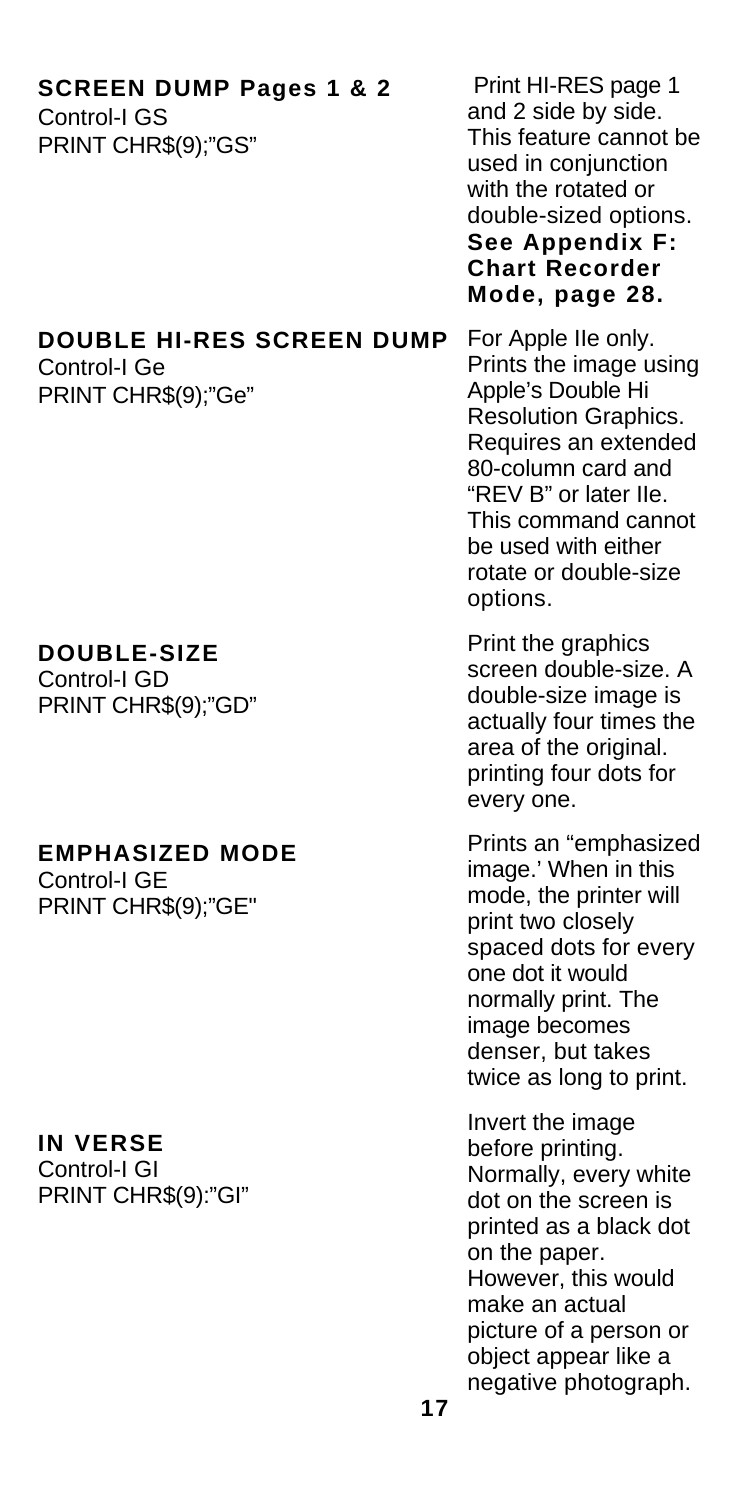#### **ROTATE**

Control-I GR PRINT CHR\$(9);"GR"

#### **TEXT WINDOW**

Control-I GM PRINT CHR\$(9);"GM"

#### **PRINT IMAGE AT LEFT MARGIN** Control-I GL

PRINT CHR\$(9):"GL"

#### **CHANGE ASPECT RATIO**

Control-I G\*n PRINT CHR\$(9);"G\*n"

 Using the inverse command will print the black portions of the screen as black, allowing the picture to appear normally.

Rotate the graphics image 90 degrees clockwise. Note: only HI-RES graphics (and not text) can be rotated.

Print the graphics picture and the four line text window 20 spaces from the left edge of the paper. Rotate, double-size and left margin features do not work with this command. NOTE: Text may not align or fall directly under the picture.

Print the image at the left margin previously set with the Control-I nL command (see text commands, page 11). The actual print position may be affected by the current print density (dots per inch) or may be automatically set to seven dots per character as in graphics. When this command is not in use, the image will appear centered on an 8/2 inch page.

The Epson EX, RX and LX printers provide the ability to change the aspect ratio from 1 to 6. See your respective printer manual. NOTE: Aspect Ratio 5 is not available on the RX series.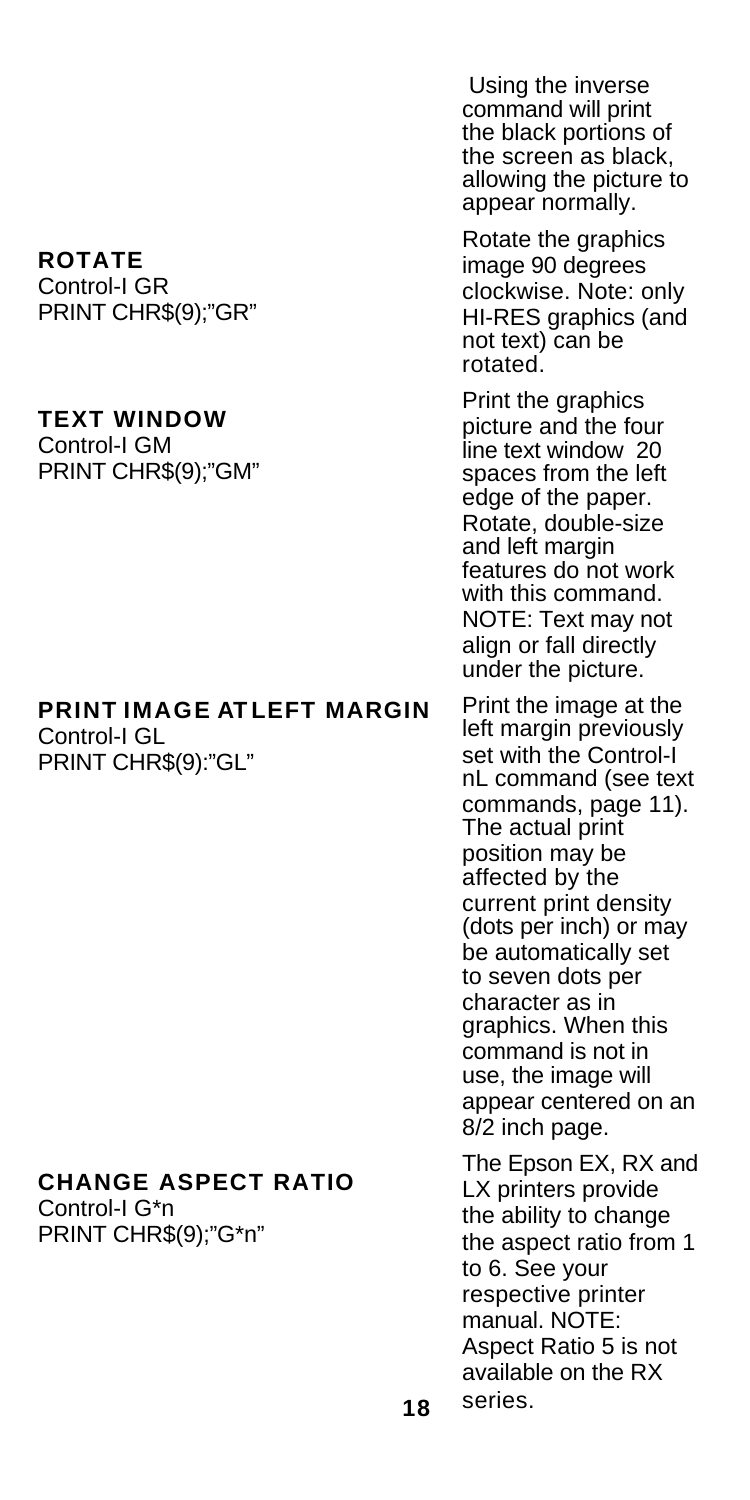# **TRANSPARENT MODE**

<span id="page-20-0"></span>In some instances, a program that you are running may be using one or several of the same commands that the GRAPPLER is using. The GRAPPLER would then begin intercepting commands meant only for the printer and prevent proper execution of the program's printing functions. An example would be the WORDSTAR program when used with a BROTHER HR letter quality printer.

To avoid a conflict between a program and the GRAPPLER, you can use the "transparent mode." The transparent mode allows all codes sent by the computer to by-pass the GRAPPLER command structure. In the transparent mode, the GRAPPLER performs strictly as a "dumb" rather than "intelligent" printer interface. The transparent mode can be activated in two ways: through the keyboard or by setting the GRAPPLER DIP switch.

# **Transparent Mode Keyboard Command**

**To** activate the transparent mode by keyboard, type PR#1 and press the RETURN key. Then type the "Control-I T" command and press RETURN. If there was a conflict between the program's printing commands and the GRAPPLER, the transparent mode will now allow the program's commands to pass through the GRAPPLER unaffected

All GRAPPLER commands will now be ignored until the transparent mode is turned off with a PR#0, or the computer is reset. Note that once this mode is entered via the keyboard, the display screen will go blank: no characters that are typed at the keyboard nor sent to the printer will subsequently be shown on the Apple screen.

#### **Transparent Mode DIP Switch Setting**

If you wish the transparent mode on a more permanent basis, the GRAPPLER DIP switch may be changed. First, refer to the installation section of this user's guide for removal and re-installation of the GRAPPLER. Observe all safety precautions, **DO NOT ATTEMPT TO RESET SWITCHES WHILE THE COMPUTER IS IN OPERATION**. Turn off the power to the computer and printer.

After removing the cover on the Apple, locate the DIP switch on the side of the GRAPPLER. To change the setting to transparent mode u n the all the switch handles to OFF.



Replace the Apple cover and re-boot the system,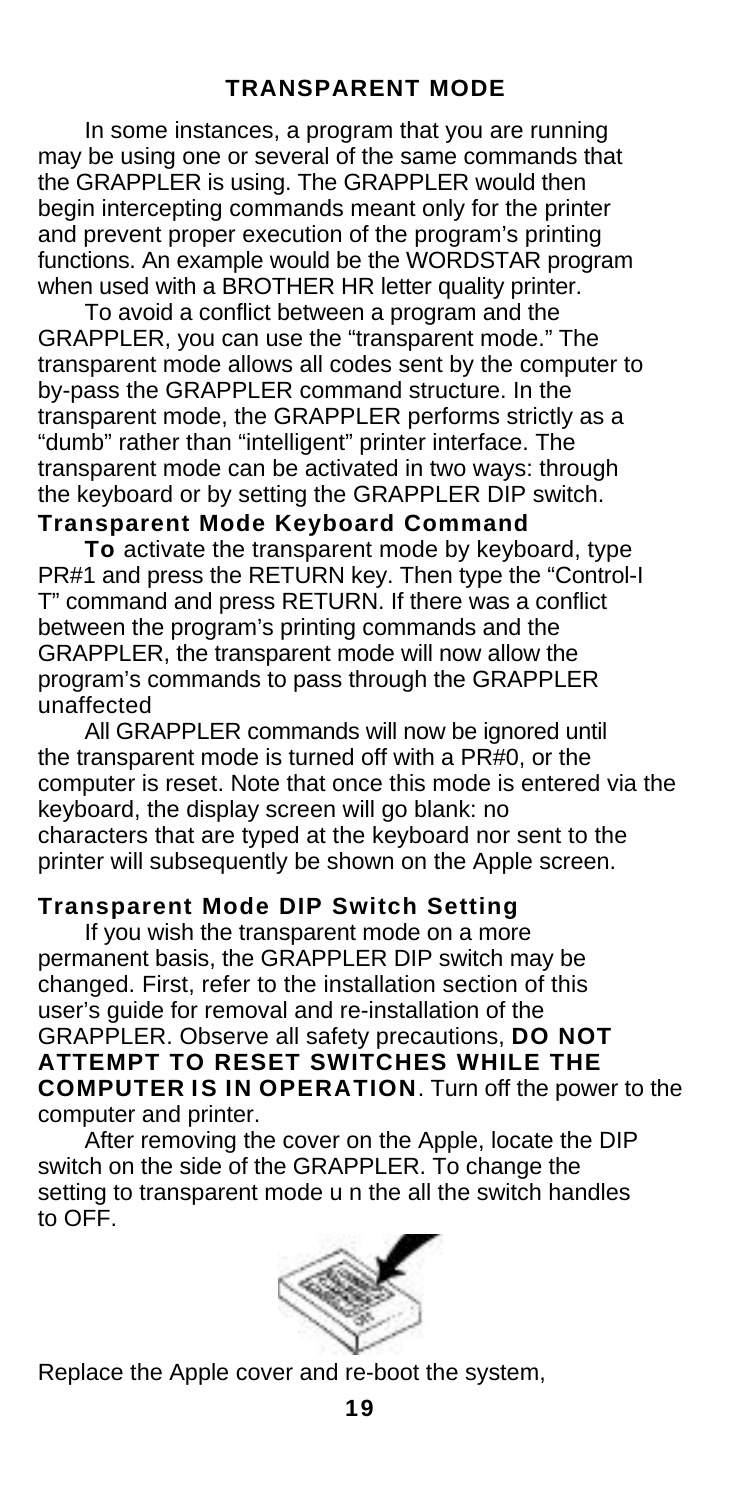# **TROUBLESHOOTING/Use with Popular Software**

<span id="page-21-0"></span>

| Hardware/Software                                                          | <b>Problem</b>                                                                                 | <b>Solution</b>                                                                                                                                                                                                                                                                                                  |
|----------------------------------------------------------------------------|------------------------------------------------------------------------------------------------|------------------------------------------------------------------------------------------------------------------------------------------------------------------------------------------------------------------------------------------------------------------------------------------------------------------|
| Appleworks Version 1.1<br>Apple Computer Company                           | An "80N' appears in the upper left<br>hand corner of all printouts.<br>Strange text formating. | Refer to Appendix I, Appleworks with the Grappler+                                                                                                                                                                                                                                                               |
| Appleworks Version 1.2. 1.3,<br>2.0,3.0                                    | Same as 1.1                                                                                    | Refer to Appendix I. Appleworks with the Grappler+                                                                                                                                                                                                                                                               |
| PFS: Write, PFS: Graph<br>Software Publishing Company                      | When you merge a graph with a<br>text file, the printer prints garbage                         | The solution is a two step process. First set the Grappler<br>DIP switches to transparent mode as shown on page 19.<br>(Or you may use the PFS software command P09 84 to<br>change transparency.) Then change the printer option on<br>the installation section from GRAPPLER to your specific<br>printer name. |
| Wordstar, MicroPro, when<br>used with CP/M and a<br>Letter Quality Printer | When you print, you get garbage.                                                               | Set the GRAPPLER DIP switch to transparent mode when<br>printing. See page 19. If your program allows, insert a<br>Control-T in the printer installation area.                                                                                                                                                   |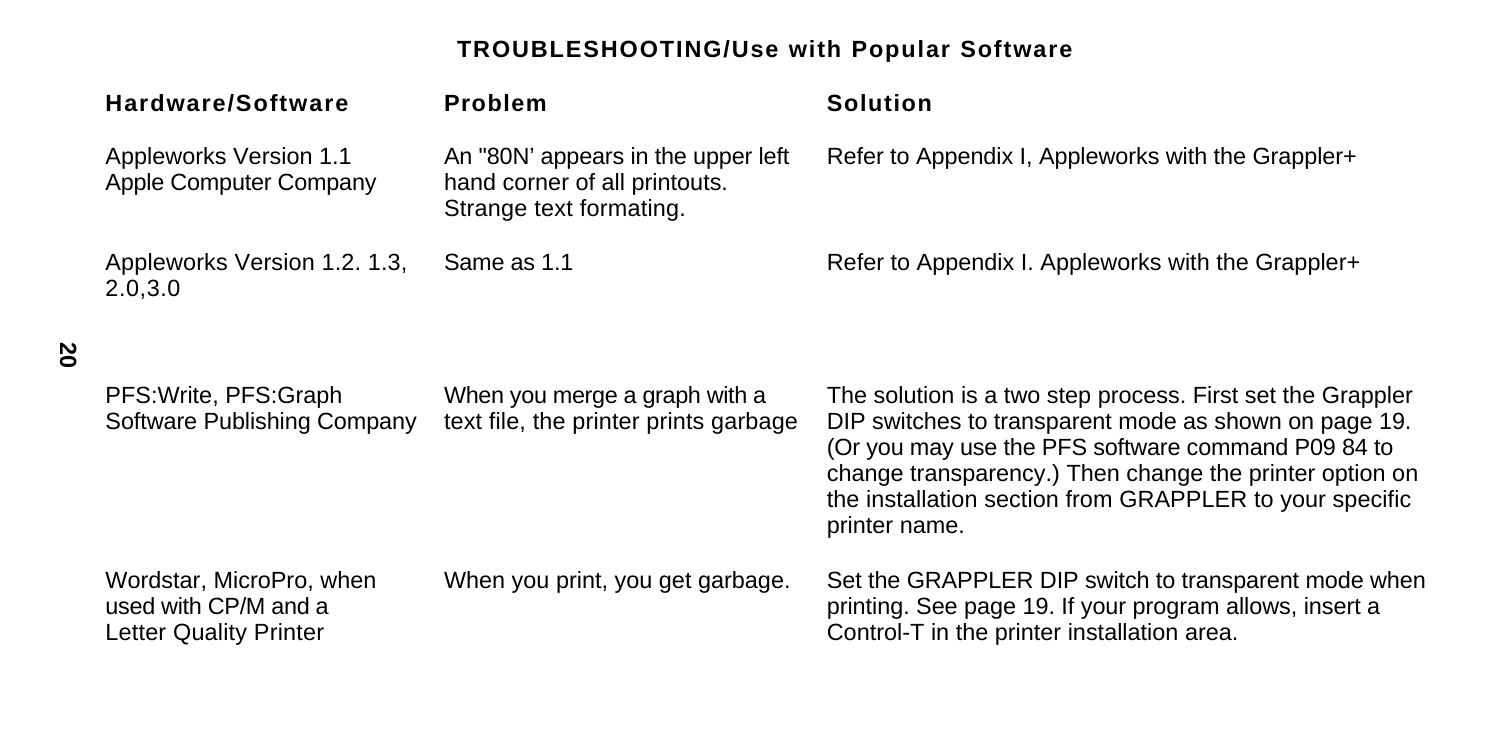| Homeward Sierra On-Line<br>Software Co.                       | No printing. System hangs.                                   | Go into the installation program. Change selection from<br>Grappler to "other."                                                                                                                                                                 |
|---------------------------------------------------------------|--------------------------------------------------------------|-------------------------------------------------------------------------------------------------------------------------------------------------------------------------------------------------------------------------------------------------|
| Dollars and Sense<br>Monogram Software                        | Graphics cannot be printed from<br>within the program        | Exit program to operating system. Boot System Master<br>3.3 and load in the Dollars and Sense graphics diskette.<br>Then use the BLOAD command as described under "How<br>to Print a Picture Saved to DiSk" on page 15 of this user's<br>quide. |
| VisiPlot, VisiTrend<br>Version 1.0 and 1.1<br><b>VIsiCorp</b> | Program will not screen dump<br>when using certain printers. | Save graphics to data disk. Exit program then BLOAD<br>picture as described under "How to Print a Picture Saved<br>To Disk" on page 15 of this user's guide.                                                                                    |
| Mannesmann Talley<br>Centronics                               | No graphics printing.                                        | Grappler screen dumps not available with these printers.                                                                                                                                                                                        |
| Toshiba                                                       | No graphics printing                                         | Graphics screen dumps can be obtained by using<br>Amperdump from MadWest Software, (608) 238-4875.                                                                                                                                              |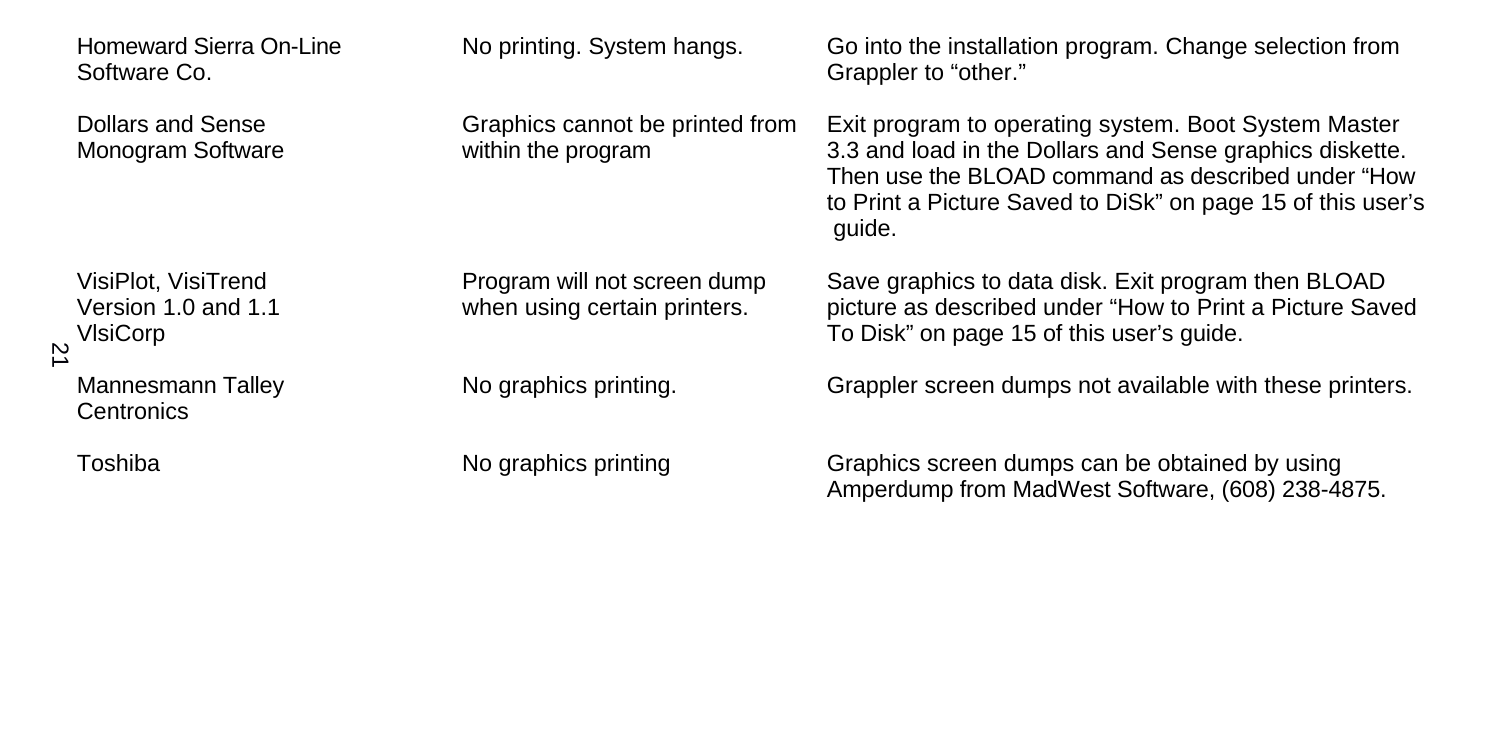# **APPENDIX A: PASCAL AND CP/M COMPATIBILITY**

<span id="page-23-0"></span>The GRAPPLER is compatible with both Pascal and CP/M. Pascal 1.0 and CP/M will both recognize the card as a serial interface. Entry points have been provided to mimic a serial interface so that the card will function properly with these systems. Pascal 1.1 will correctly interpret that it is a firmware printer interface and access it accordingly. In either case the card will function normally with a few minor exceptions as detailed in the following paragraphs.

Since both systems use Control-I to represent a horizontal tab, the default command character has been changed to Control-Y. If you are listing a file that contains tabs, be certain the printer tabs have previously been set (see your printer manual).

Both Pascal 1.0 and CP/M use one of the I/O RAM locations to pass the output character, Since the GRAPPLER was already using all available locations for its variables, the right margin function had to be deleted to make it compatible. This feature is still available from BASIC or Pascal 1.1.

#### **APPENDIX B: GRAPHICS PROGRAMS**

The following programs allow you to test the graphics capability of the GRAPPLER. NOTE: In the following programs, REM stands for "remark." The letters "REM" and anything following "REM" need not be typed.

#### **Far Applesoft Basic Users:**

- 5 TEXT
- 10 HOME
- 20 PRINT "ENTER THE SLOT YOU GRAPPLER IS IN AND"
- 30 INPUT "HIT THE RETURN KEY'S:";S
- 50 HGR:REM CLEAR HIRES PAGE 1
- 60 HCOLOR 3:REM SET COLOR TO WHITE
- 70 POKE 49234,0:REM SWITCH TO FULL-SCREEN **GRAPHICS**
- 80 HPLOT 0,0 TO 279,0 TO 279190T0 0.190 TO 0,0:.REM DRAWS RECTANGLE
- 90 FOR X = 0 TO 279 STEP 9:HPLOT X,0 TO X.190;REM PLOT VERTICAL LINES
- 100NEXT X
- 110FOR Y = 0 TO 190 STEP 5:HPLOT 279,Y TO 0,Y:REM PLOT HORIZONTAL LINES

120NEXT Y

```
130PRINT CHR$(4);"PR#";S:REM TURNS ON GRAPPLER
140PRINT CHR$(9);"G":REM DUMP HIRES PAGE 1 NORMAL
150PRINT CHR$(4);"PR#0":REM TURNS OFF GRAPPLER
160TEXT:REM HOME CURSOR
999END
```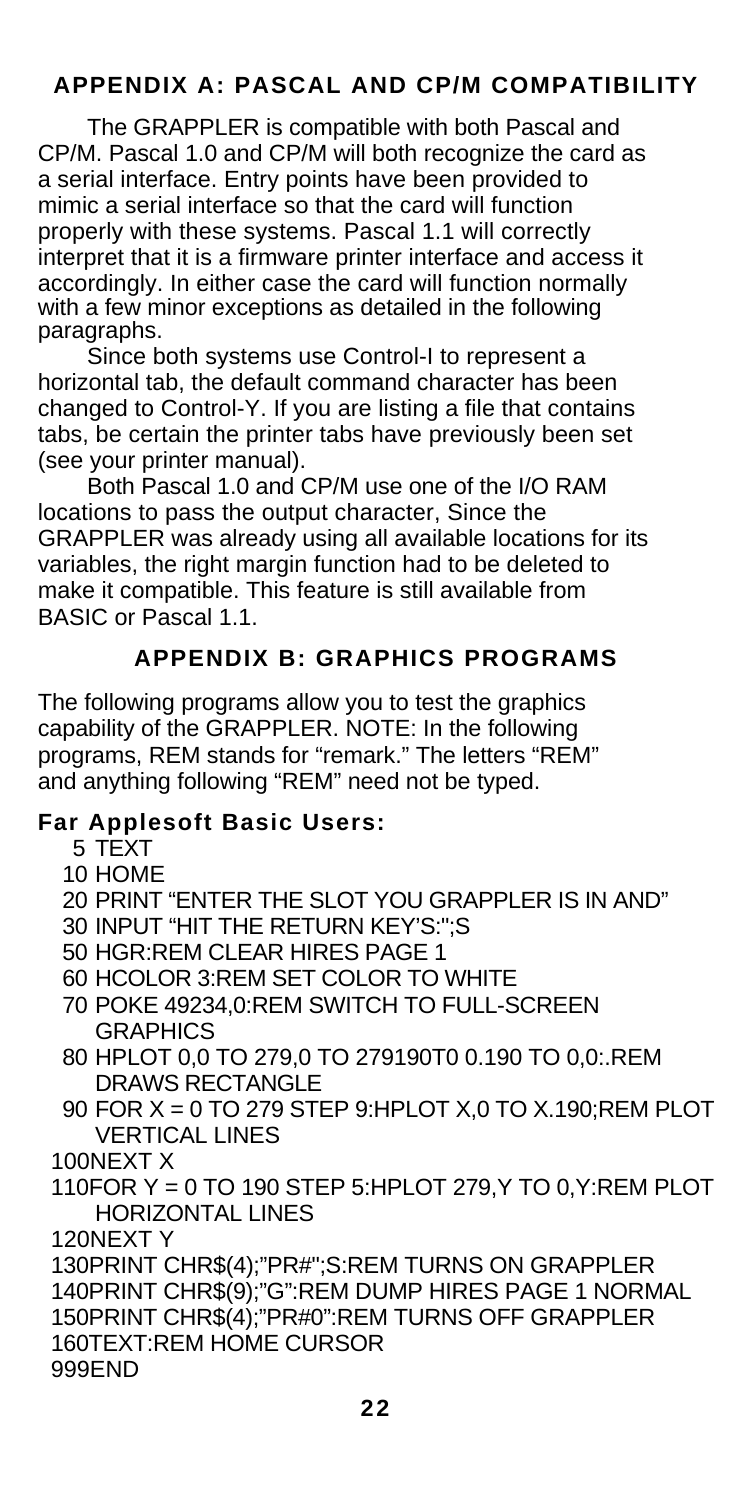<span id="page-24-0"></span>If you are not using DOS (Disk Operating System), type line 130 and 150 as follows:

130 PR#S 150 PR#0

To experiment with different options, try changing line 140. You don't have to retype the whole *program,* just type a new line 140. Two examples in Applesoft would be:

> 140 PRINT CHR\$(9);"GI" 140 PRINT CHR\$(9);"GDR"

#### **The following two examples are for Pascal users only:**

Example #1 FOR PASCAL USERS: PROGRAM DEMO; USES TURTLE GRAPHIOS,APPLESTUFF; VAR ANGLE,DISTANCE:INTEGER; PRINT:TEXT BEGIN  $ANGLE$ : = 80: INITTURTLE; PEN COLOR (WHITE) FOR DISTANCE: = 1 TO 99 DO **BEGIN** MOVE (2\*DISTANCE): TURN (ANGLE); END; RE WRITE (PRINT,' PR INTER:'); WRITELN(PRINT.CHR\$(25),'G'); ("USE CHR(25)(CTRL-Y) IN PASCAL\*); END. Example #2 PROGRAM Load Pic: (This program demonstrates how to load a picture which has been saved to disk using a BLOCKWRITE command.) USES TURTLEGRAPHICS.APPLESTUFF: CONST Hires\_Page\_1 =  $8192$ : VAR DiskBlock: RECORD CASE BOOLEAN OF TRUE: (Intpart:INTEGER); FALSE: (Ptrpart: A INTEGER); END: ch:CHAR; fname:STRING: prnt:TEXT: PROCEDURE Bload(Filename: STRING); VAR io:INTEGER: fFILE: BEGIN Disk .Block.Intpart; HiresPagel: RESET(f,Filename); io: = BLOCKREAD(f,DiskBlockPtrpart A .16): C LOS E (f,LOG K):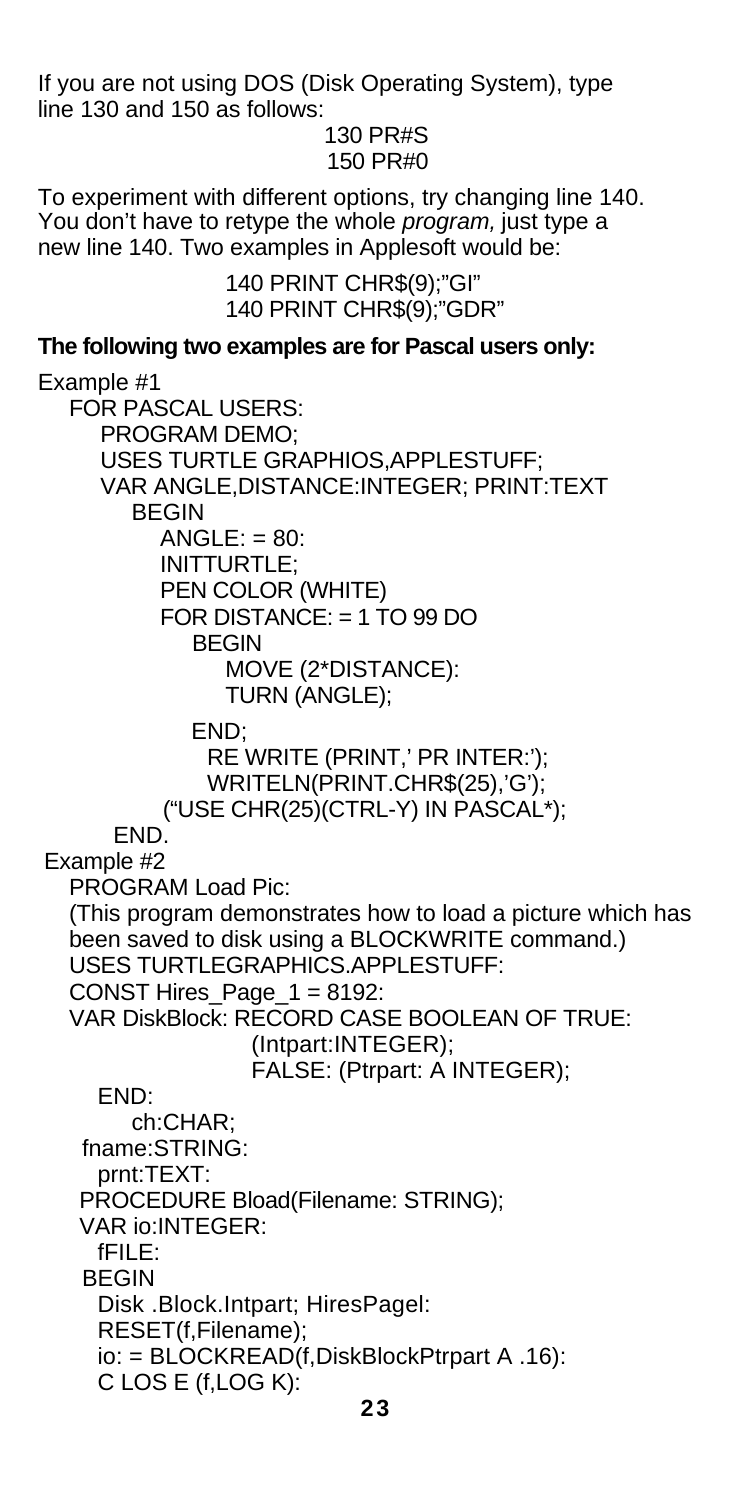END; PROCEDURE Print\_Picture; VAR options:STRING; BEGIN WRITE('Enter options:'); READLN(options); FlEWRITE(prnt,'PRINTER:'); WRITELN(prnt,CHR(25),'G'.options); CLOSE(prnt); END; BEGIN INITTURTLE; REPEAT TEXTMODE WRITELN (Enter picture name (specify drive):') (An example of an entry would be: #5: Picture, Foto Where PictureFoto is a picture on drive 2.) READLN(fname); GRAFMODE; Bload (fname); REPEAT UNTIL KEYPRESS:(wait until key is pressed) READ (KEYBOARD,ch);lclear keyboardl TEXTMODE; PrintPicture; WRITE('Print more pictures?'): READLN(ch); UNTIL(ch- 'N) or (ch='n'); END.

#### **Programs to Print Graph Saved to Disk**

The following programs will allow you to print a graph that has been previously saved to the disk. For example, after saving the graph created by one of the popular graphing programs for the Apple, run this Basic program to print the graph on your printer.

NOTE:

If your GRAPPLER is not in slot #1, change line 5 so that S equals the slot number of your GRAPPLER.

- $5 S=1$ <br>10 HOM
- **HOME**
- 20 D\$ = CHR\$(4):REM CTRL-D FOR APPLE DOS
- 30 1\$ =1 CHR\$(9):REM CTRL-I
- 40 PRINT "ENTER THE NAME OF THE GRAPH:"<br>50 INPUT N\$
- 50 INPUT N\$
- **HGR:REM CLEAR HIRES PAGE 1**
- 70 PRINT D\$:"BLOAD":N\$;",A\$2000":REM LOAD PICTURE INTO HIRES PAGE 1
- 80 VTAB 22<br>90 PRINT "E
- PRINT "ENTER OPTIONS (D.I.R,L.E,NORMAL)';
- 100 INPUT A\$
- 105 IF LEFT\$(AS,1) "N"THEN A\$ ':REM IF NORMAL THEN NO OPTIONS
- 110 PRINT D\$:"PR#":S:REM TURNS ON GRAPPLER
- 120 PRINT l\$;"G":A\$REM DUMP HIRES PAGE 1 WITH **OPTIONS**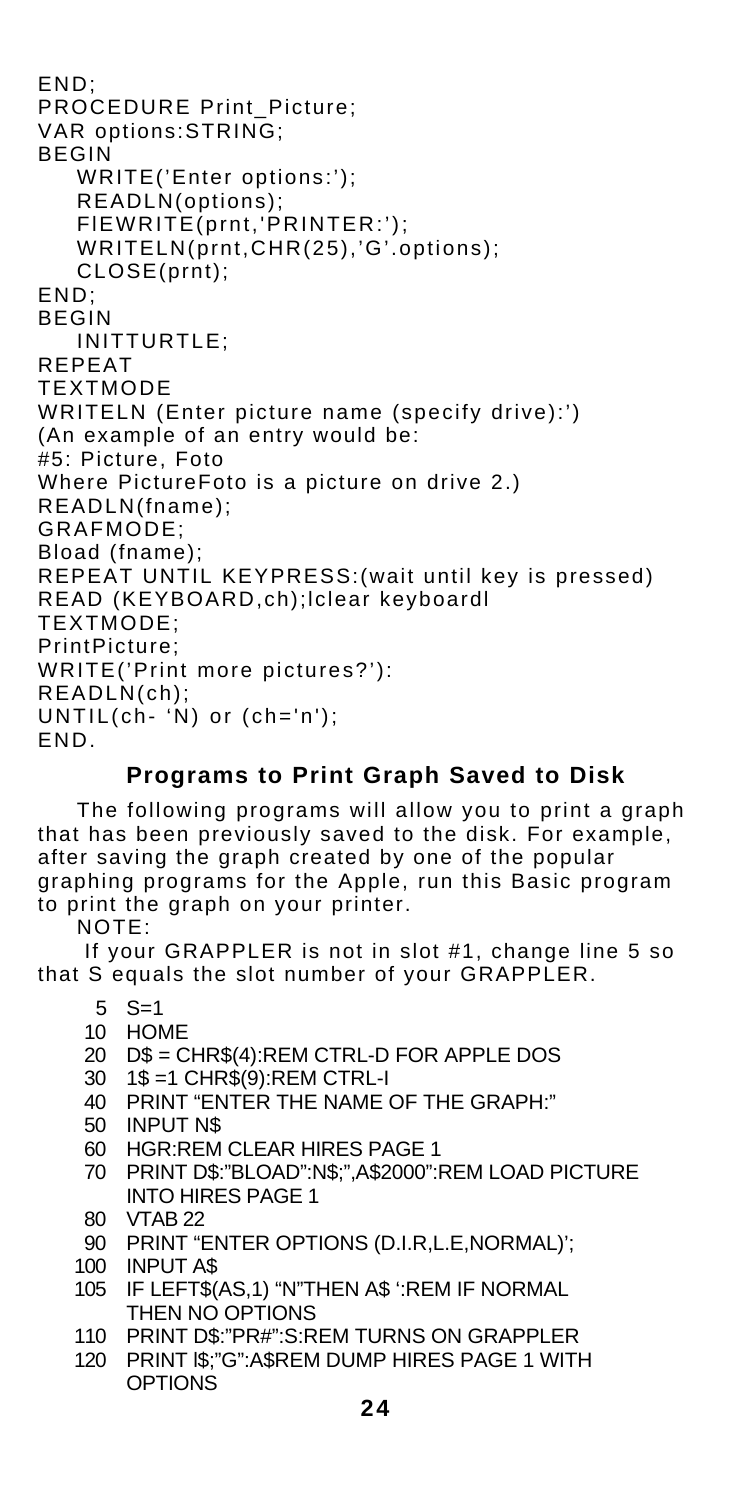130 PRINT D\$:"PR#0":REM TURNS OFF GRAPPLER

140 TEXT:HOME

999 END

# **APPENDIX C: MEMORY LOCATIONS & CUSTOM DRIVERS**

<span id="page-26-0"></span>The GRAPPLER uses those RAM locations set aside for its particular slot and the slot scratchpad area common to all slots. The ROM is turned on using the standard ROM expansion protocol and resides in the locations \$C800 to \$CFFF. The entry points and the various RAM variables are listed below (N slot number).

| <b>Gold Entry</b>        | $=$ \$CN00       |
|--------------------------|------------------|
| Warm Entry               | $=$ \$CN02       |
| Left Margin              | $=$ \$478 + \$0N |
| <b>Right Margin</b>      | $=$ \$678 + \$0N |
| Line Length              | $= $578 + $0N$   |
| Page Length              | $=$ \$5F8 + \$0N |
| <b>Character Counter</b> | $= $4F8 + $0N$   |
| Line Counter             | $= $6F8 + $0N$   |
| Current Cmd. Char.       | $= $778 + $0N$   |
| Text Flags               | $= $7F8 + $0N$   |

Text Flag Bit Representations:

(Bit 7—Output high order bit)

(Bit 6—Video turned on)

(Bit 5—LF after a CR)

(Bit 4—Bell On)

(Bit 0-3—Reversed)

# **Custom Drivers**

If you are writing your own drivers, the following locations are used to access the card  $(Y = NO$  where  $N =$ slot#)

| <b>ADDRESS</b> | <b>READ</b>   | <b>WRITE</b>                    |
|----------------|---------------|---------------------------------|
| \$C080. Y      | <b>Status</b> | Output                          |
| \$C081. Y      | <b>Status</b> | Select bank 2 of ROM            |
| \$C082. Y      | <b>Status</b> | Reset Interrupt Request and IRO |
|                |               | data bit                        |
| \$C084. Y      | <b>Status</b> | Output/Interrupt on ACK         |

# **NOTE**

A READ in the range of  $$CNO$  to  $$CNFF$  (N = slot#) will select bank 1 of ROM. When an interrupt (IRQ) has been generated by the GRAPPLER+, bit 7 (MSB) of the status byte will be set to 1 (High).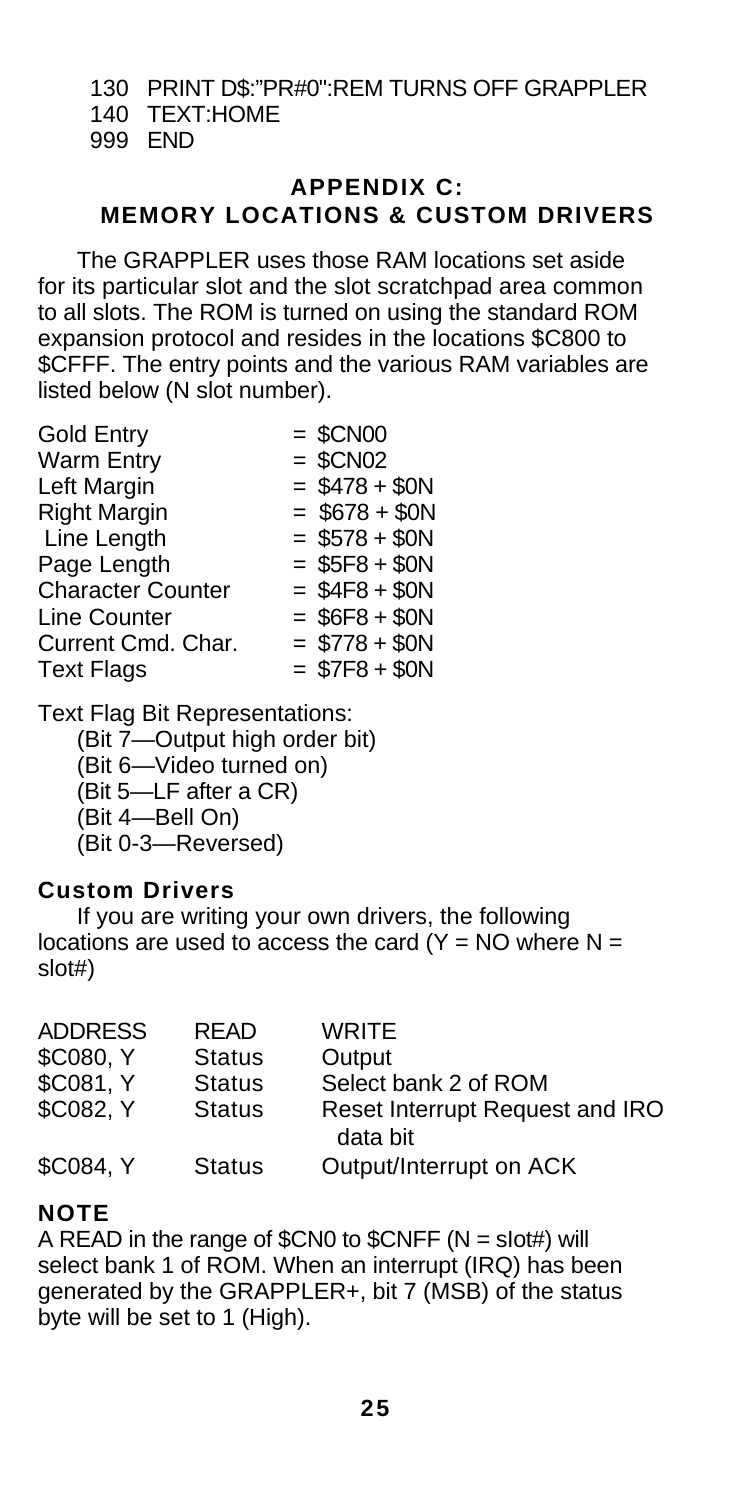The following routine gives an example of how to output a character using these locations:

|         | <b>PHA</b>                                | ;SAVE OUTPUT CHARACTER<br>ON STACK                                                        |
|---------|-------------------------------------------|-------------------------------------------------------------------------------------------|
|         | LDY 10                                    | ;SET UP Y-REGISTER FOR SLOT                                                               |
| PAPER?  | LDA \$C080, Y<br>AND <sub>04</sub>        | <b>CHECK STATUS FOR PAPER</b><br>CHECK BIT 2                                              |
|         | <b>BNE PAPER?</b>                         | IF SET THEN NO PAPER,<br><b>RECHECK</b>                                                   |
| SLCT?   | LDA \$C080, Y                             | ;CHECK STATUS FOR PRINTER<br><b>SELECT</b>                                                |
| ACK?    | AND 02<br>BEG SLCT?<br>LDA \$C080. Y      | :CHECK BIT 1<br>IF ZERO THEN NOT SELECTED<br><b>CHECK STATUS FOR PRINTER</b>              |
|         | AND 01                                    | <b>BUSY</b><br>:CHECK BIT 0                                                               |
|         | <b>BEG PAPER?</b>                         | <b>IF SET THEN PRINTER IS</b><br><b>BUSY</b>                                              |
| OUTPUT? | <b>PLA</b><br>STA \$C080, Y<br><b>RTS</b> | <b>RESET OUTPUT CHARACTER:</b><br><b>STORE TO OUTPUT LATCH</b><br>:RETURN FROM SUBROUTINE |

#### **For Assembly Language Users**

The following routine shows how to send a GRAPPLER command to the GRAPPLER.

| <b>SET OUTPU TO GRAPPLER</b> |
|------------------------------|
|                              |
|                              |
|                              |
| SEND A CTRL-I                |
|                              |
| <b>SEND AG</b>               |
|                              |
| SEND A CARRIAGE RETURN       |
|                              |
|                              |
|                              |

NOTE: Characters sent to GRAPPLER must have the 8th bit on.

#### **APPENDIX D:**

#### **USER ROUTINES FOR ADVANCED PROGRAMMERS**

The following features are included in the GRAPPLER for the benefit of advanced (assembly language) programmers

CTRL-IU Jump to the user routine starting at \$300. This feature is for advanced programmers who wish to bypass the GRAPPLER firmware. The accumulator will contain the Output character. The user routine should "JMP" to \$CF03 when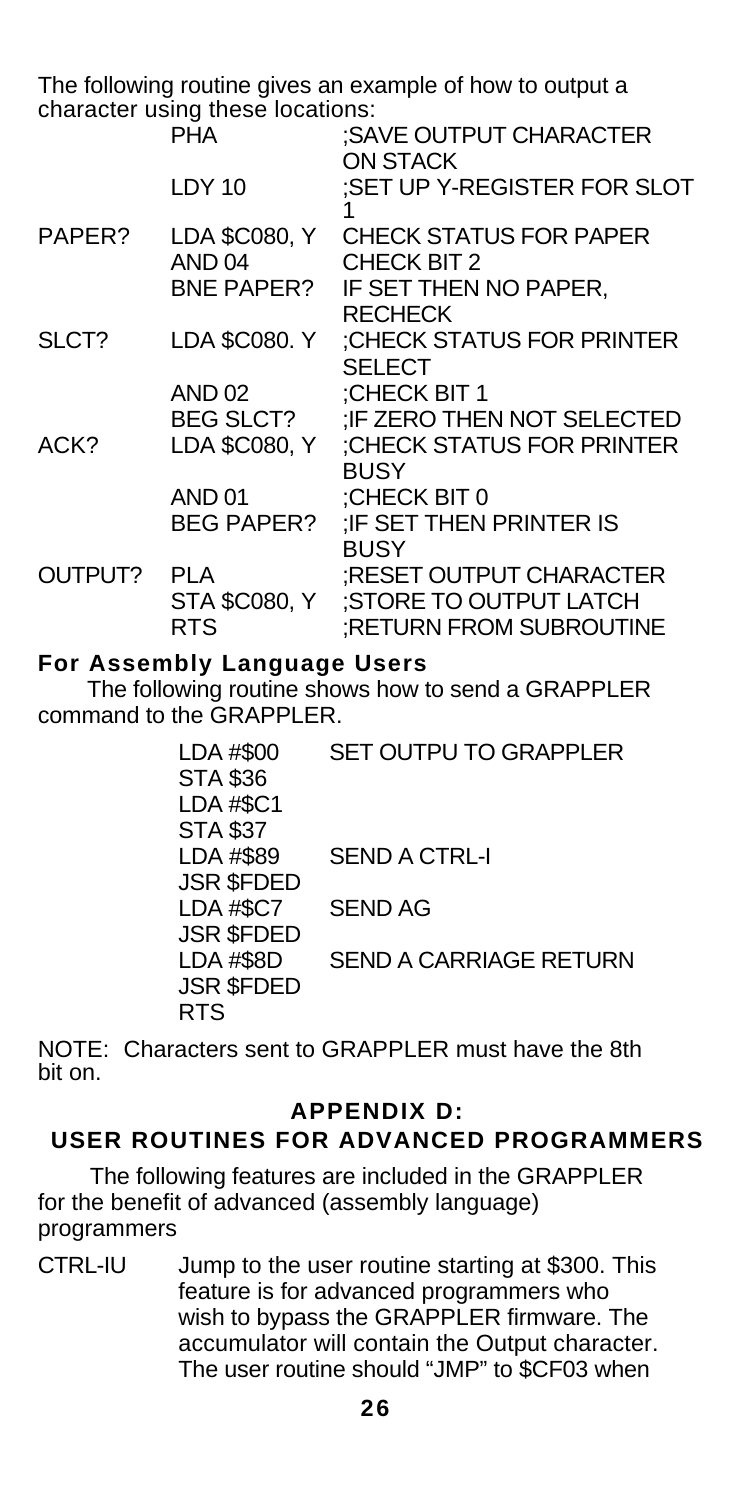finished, which will restore the stack and registers.

<span id="page-28-0"></span>CTRL-I1U Jump to the user routine starting at \$D000, bank A of a RAM card in slot 0. The GRAPPLER will enable the RAM card prior to the jump. As with CTRL-l U, the accumulator will contain the output character. The user routine should "JMP" to \$CF000 to disable the RAM card and restore the tack and registers when finished.

NOTE: To restore the normal GRAPPLER firmware, you must execute a PR#0 followed by a PR#n  $(n = slot#)$ .

# **APPENDIX E: USE WITH LOGO**

The following programs are used in LOGO to create the procedure HC. HC is called up when a hard copy of the graphics screen is wanted.

# **FOR TERRAPIN & KRELL LOGO USERS:**

TO HC OUTDEV 1 (PRINT1 CHAR 9 "G CHAR 13) OUTDEV 0 END

| <b>FOR APPLE</b>         | <b>FOR APPLE</b>   |
|--------------------------|--------------------|
| LOGO USERS:              | LOGO II USERS:     |
| TO HC                    | TO HC              |
| PRINTER 1                | OPEN <sub>1</sub>  |
| (TYPE CHAR 9 "G CHAR 13) | <b>SETWARE 1</b>   |
| .PRINTER 0               | PRINT WORD CHAR 25 |
|                          | "GDR               |
| <b>END</b>               | <b>SETWRITE II</b> |
|                          | CLOSE 1            |
|                          | END                |

The GRAPPLER+ graphics commands (rotate, inverse, etc.) can be incorporated within the LOGO screen dump by placing the proper command immediately after the "G" in the third program line of the LOGO program listing. Refer to the Graphics Commands listed on page 16 for detailed descriptions of each command.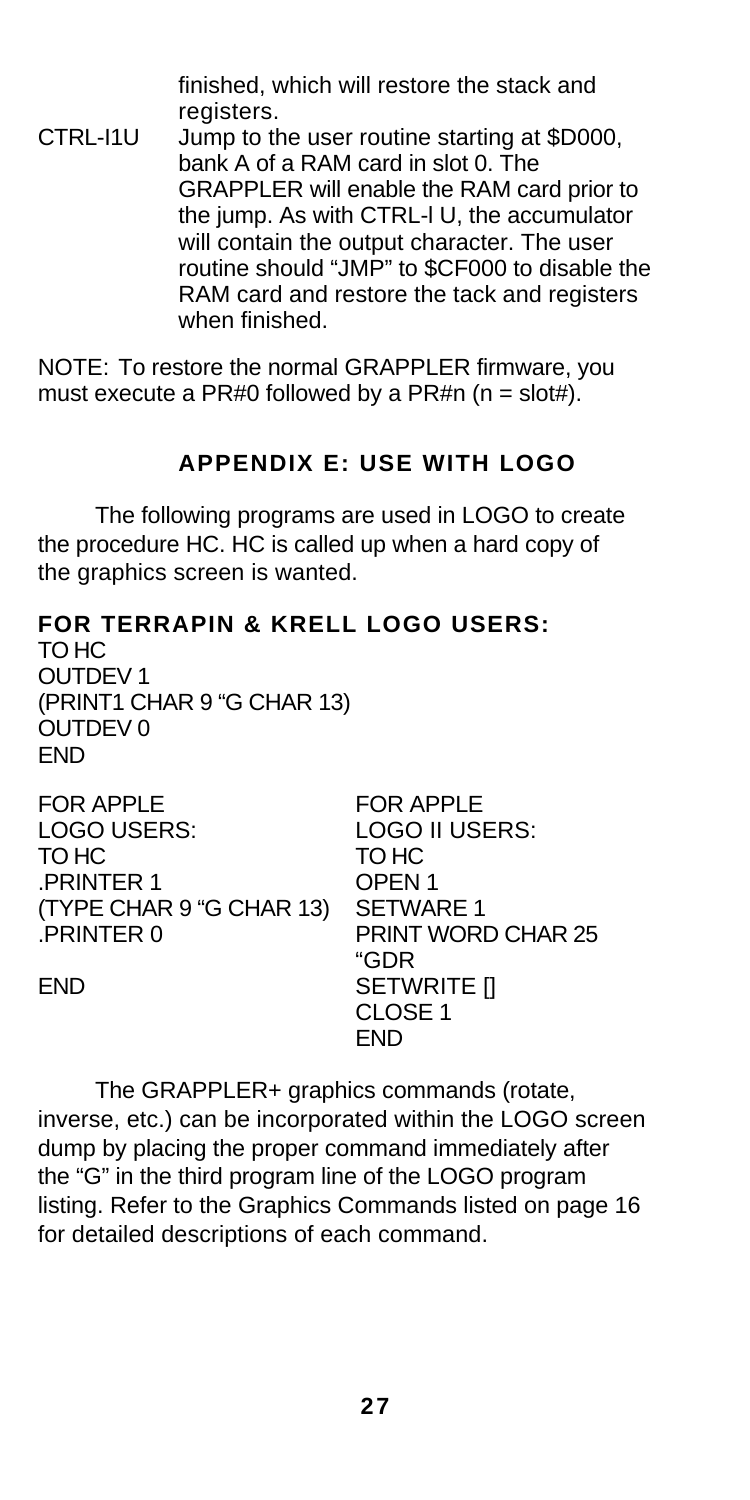# **APPENDIX F: CHART RECORDER MODE**

<span id="page-29-0"></span>**A** chart recorder prints a continuous graph on a roll of paper. If you need to chart more information than can be done with a single HI-RES or DUAL HI-RES screen dump, you can simulate a chart recorder by printing successive screens without any intervening spaces. This feature works in both normal and rotated modes. The following program loads a graph into HI-RES pages 1 and 2 and dumps them continuously without a space separating the two images:

10PRINT CHR\$(4);"BLOAD GRAPHi ,A\$2000" 20PRINT CHR\$(4);"BLOAD GRAPH2,A\$4000" 30PRINT CHR\$(4);"PR#1" 40PRINT CHR\$(9);"GR" 50PRINT CHR\$(9);"G2R" 60PRINT CHR\$(4);"PR#0" 70END

#### **APPENDIX G:**

#### **PIN ASSIGNMENTS, POWER CONSUMPTION GRAPPLER+ PIN ASSIGNMENTS**

| Grappler<br><b>Header Connector</b> | Signal      | 36 Pin Male<br><b>Centronics</b> |
|-------------------------------------|-------------|----------------------------------|
| 1                                   | Strobe      | 1                                |
| $\frac{2}{3}$                       | Ground      | 19                               |
|                                     | Data Bit 0  | 2                                |
| $\overline{\mathbf{r}}$             | Ground      | 20                               |
| 5                                   | Data Bit 1  | 3                                |
| 6                                   | Ground      | 21                               |
| $\overline{7}$                      | Data Bit 2  | 4                                |
| 8                                   | Ground      | 22                               |
| 9                                   | Data Bit 3  | 5                                |
| 10                                  | Ground      | 23                               |
| 11                                  | Data Bit 4  | 6                                |
| 12                                  | Ground      | 24                               |
| 13                                  | Data Bit 5  | $\overline{7}$                   |
| 14                                  | Ground      | 25                               |
| 15                                  | Data Bit 6  | 8                                |
| 16                                  | Ground      | 26                               |
| 17                                  | Data Bit 7  | 9                                |
| 18                                  | Ground      | 27                               |
| 19                                  | Acknowledge | 10                               |
| 20                                  | Ground      | 28                               |
| 21                                  | Busy        | 11                               |
| 22                                  | Ground      | 29                               |
| 23                                  | Paper Empty | 12                               |
| 24                                  | Ground      | 30                               |
| 25                                  | Select      | 13                               |
| 26                                  | Ground      | 31                               |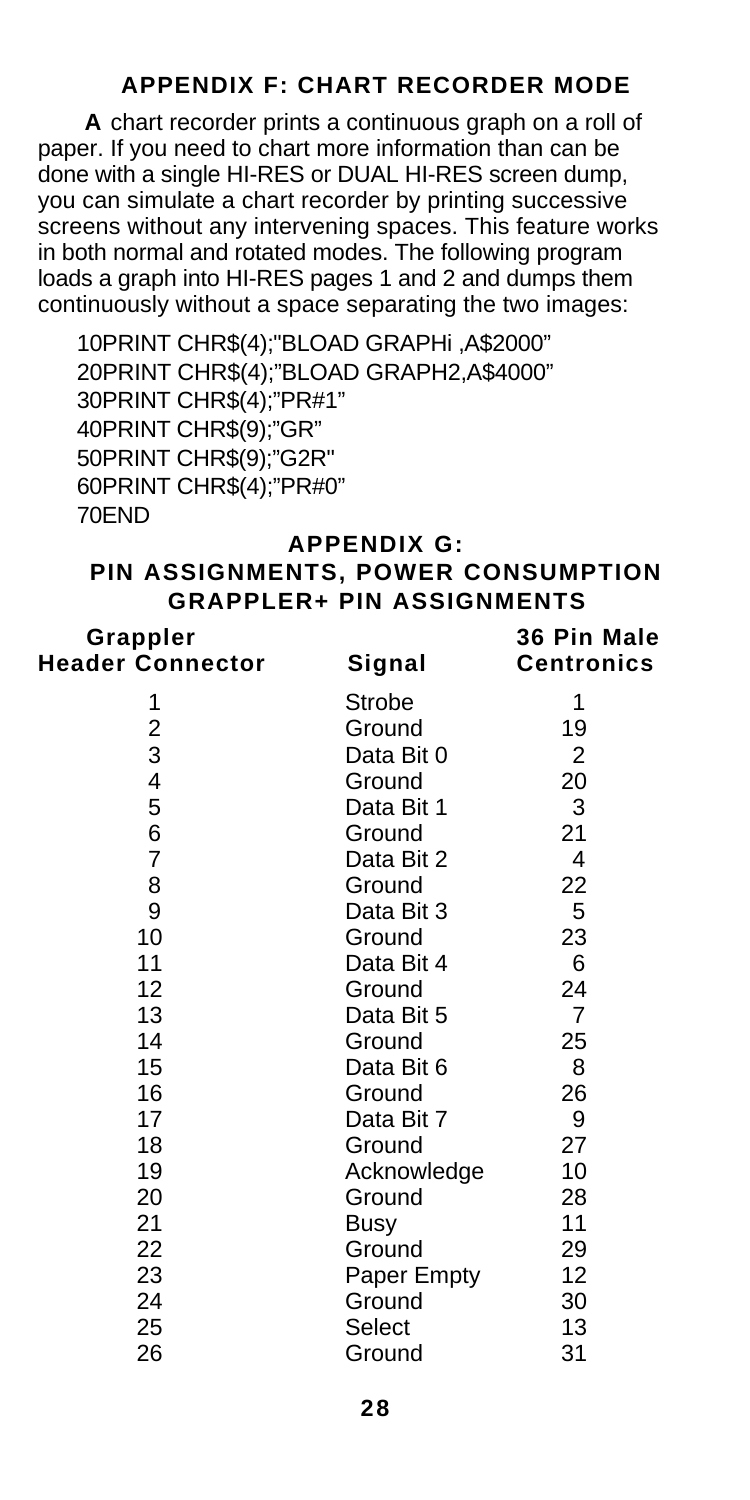<span id="page-30-0"></span>

#### **GRAPPLER+ POWER CONSUMPTION**

**STANDBY MODE ACTIVE** 

 Typical 88mA 158mA Maximum 162mA 283mA

#### **APPENDIX H: INFORMATION ON RADIO FREQUENCY INTERFERENCE**

"This equipment generates and uses radio frequency energy, and if not installed and used properly, i.e., in strict accordance with the manufacturer's instructions, may cause interference to radio and television reception. It has been type tested and found to comply with the limits for class B computing device in accordance with the specifications in Subpart of Part 15 of FCC Rules, which are designed to provide reasonable protection against such interference in a residential installation. However, there is no guarantee that interference will not occur in a particular installation, If this equipment does cause interference to radio or television reception, which can be determined by turning the equipment off and on, the user is encouraged to try to correct the interference by one or more of the following measures:

Reorient the receiving antenna.

Relocate the computer with respect to the receiver. Move the computer away from the receiver.

Plug the computer into a different outlet so that the computer and receiver are on different branch circuits. If necessary, the user should consult the dealer or an experienced radio/television technician for additional suggestions. The user may find the following booklet prepared by the Federal Communications Commission helpful:

"How to Identify and Resolve Radio-TV Interference Problems"

This booklet is available from the U.S. Government Printing Office, Washington, D.C. 20402. Stock No. 004-000-00398-5."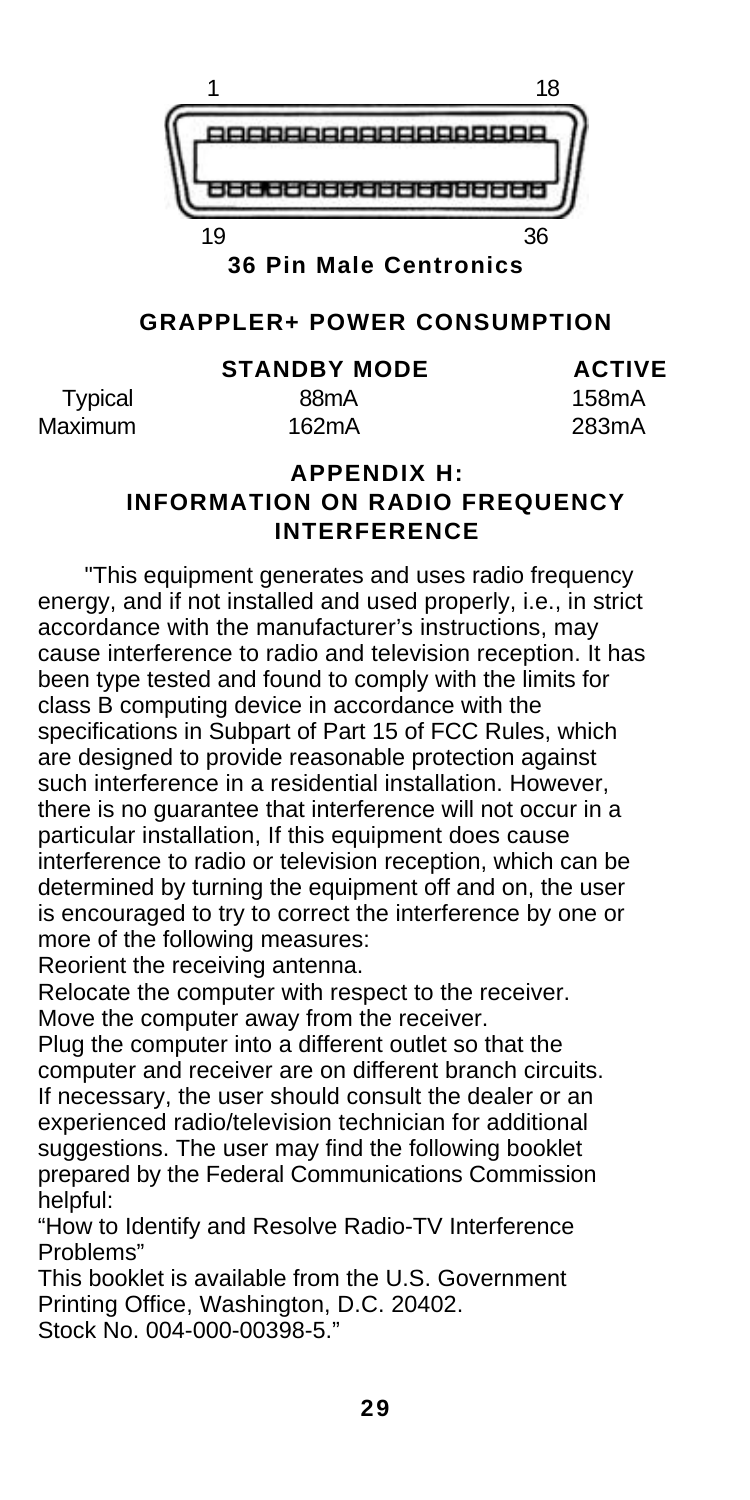<span id="page-31-0"></span>Shielded cables must be used with this unit to meet compliance requirements of the FCC.

# **APPENDIX I: APPLEWORKS WITH THE GRAPPLER+**

For your GRAPPLER+ to work correctly with Appleworks, you must have the correct revision level of Appleworks, and must install the correct control characters into the Interface cards section of Appleworks.

If your revision level is wrong, or you do not have the control characters installed correctly, your Appleworks printouts may have strange characters in the upper left hand corner of the page, incorrect margins and line spacing, and/or overprinting.

**1. DetermIning Revision Level Compatibility**  For complete compatibility, your revision of Appleworks must be 1.2, 1.3, 2.0 or 3.0. To determine your revision level, boot your Appleworks startup disk. Five lines from the bottom of the screen; immediately following the copyright statement, will be the revision level of your copy of Appleworks.

If you have revision level 1.2, 1.3, 2.0 or 3.0 continue to step 2, inserting the Control Characters. If you have an earlier version (rev 1.1 or lower) contact CLARIS concerning upgrade of original Appleworks.

# **2. InsertIng the Control Characters**

To insert the proper control characters for the GRAPPLER+ you must first go to the Interface Card selection in Appleworks. To do that:

- A) Boot up Appleworks to the main menu.
- B) Select "5. Other Activities."
- C) From the new menu, select "7. Specify Information About Your Printer(s)"
- D) If you already have your printer installed, pick printer from under the heading Change Printer Specifications." The screen should now display five possible selections. Choose "5. Interface cards." Skip to step E.

If you are just now installing your printer, select "1. Add a Printer." At this point, you will be asked to pick your printer from a list of printers. If your printer is not on the list, choose a compatible printer. Now type in the name of your printer. The program will now ask you which slot your GRAPPLER + card is installed in (usually slot 1). After you have answered this question, the screen will display five selections. Pick "5. Interface cards."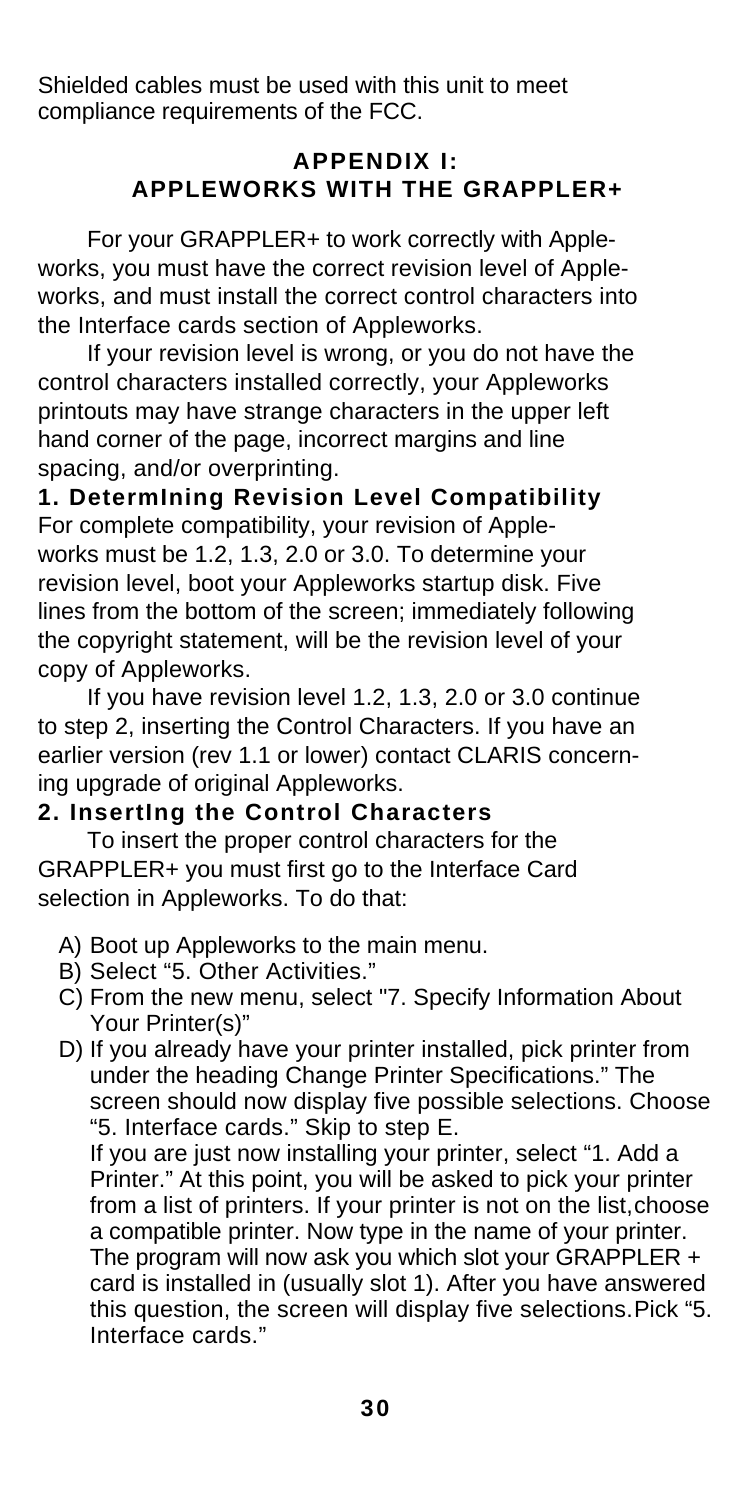- E) Your screen should now display the Interface Card explanation screen. Press the space bar. The program will now show you the present interface card control characters and ask you it this is okay. Choose no." The screen will now read None."
- F) The control characters you wish to install are "Control-I 0N." — Hold down the Control key and press the I key once. Release the Control key. ("Control-I" should now be printed on your screen.)

— Now type a 0 (Zero). (Do not put in any spaces.)

— Next type an N (Capital letter N).

 $-$  Finally, type a  $\wedge$  (Hold down the Shift key and press the 6 key). This will return you to either the Add a Printer or Change a Printer menus.

Your GRAPPLER+ control characters are now installed. This procedure is the same whether installing a printer on the list or a custom printer. Other information you may need for custom installation should be available in your Appleworks and/or printer manuals.

#### **3.Miscellaneous Problems**

If you have problems when printing tabs, i.e., columns run together, or tabs are uneven, it could be because the GRAPPLER+ is intercepting the code your printer uses to signify a tab. To prevent the GRAPPLER + from intercepting any printer codes, you should put it in the Transparent mode. To do this within Appleworks, insert Control-I T instead of Control-I ON, following the above procedure.

Other problems, such as a strange character printing out at the beginning of each line, or double spacing, do not relate to the GRAPPLER+ and are most often traced to incorrect printer installation within Appleworks.

Appleworks 3.0 Menu Item Numbers may be different than earlier versions.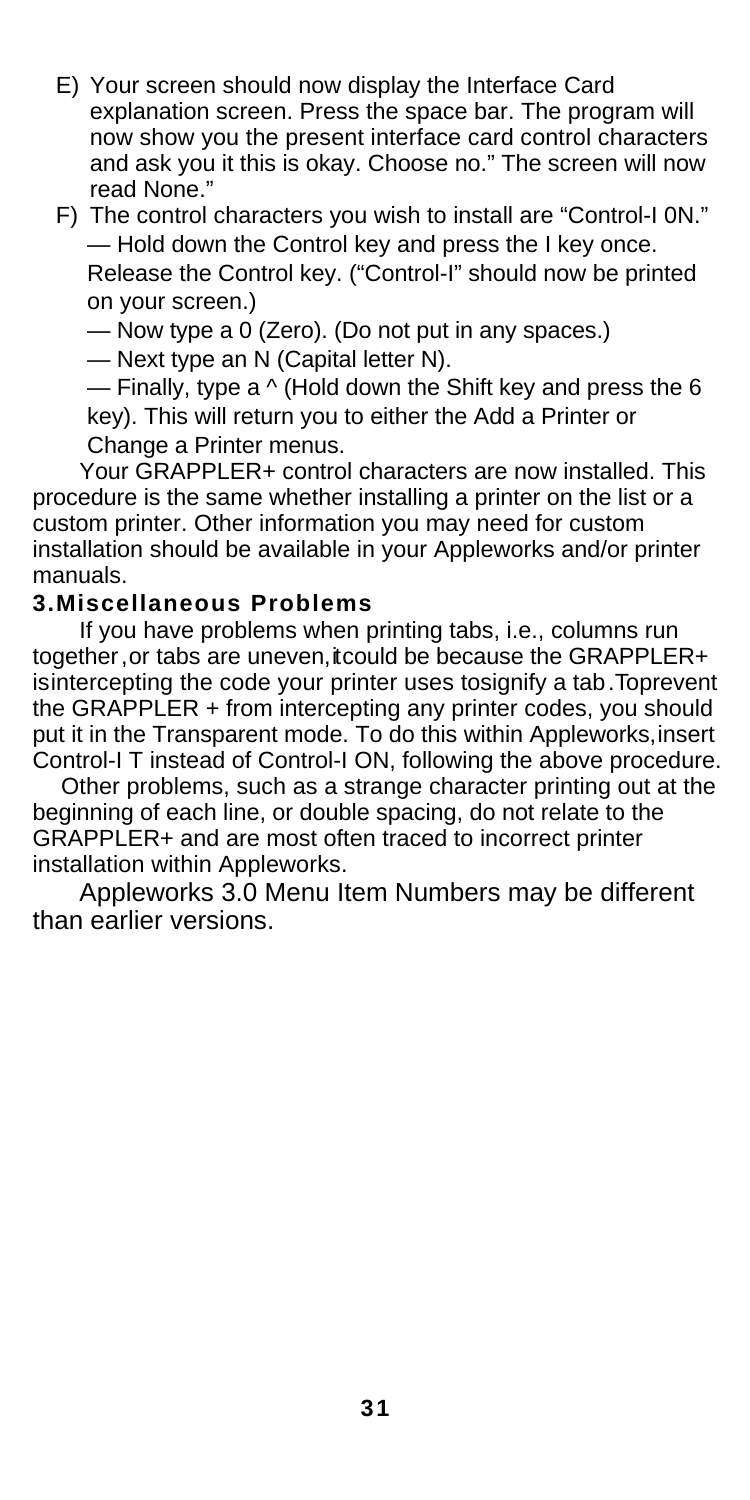<span id="page-33-0"></span>**Every Grappler+ interface** is fully tested and quality checked before shipment and is warranted to be free from defects in materials and workmanship for a period of one year from date of purchase. During that time period, Orange Micro will at no charge to the purchaser of record, repair or replace any defective unit returned to its Service Department in accordance with the following instructions.

*NOTE: Do NOT return the Grappler, to Orange Micro Inc. until you have received a Return Authorization number. Phone the Orange Micro Technical Support Department at 714/779-2772 between 8 am and 4 pm PST to obtain a Return Authorization Number.*

- 1. Provide Orange Micro Inc. with: Model, Serial Number, Proof of Purchase with Date, Return Address, and preferred return shipping method. Enclose a clear description of the problem experienced and any sample printouts showing the problem, if possible. Be sure that your printer properly executes its "self test" as described in its own documentation.
- 2. Ship in the original carton or securely packaged in a cardboard carton with at least two inches of cushioned packing material on all sides. Mark the package FRAGILE" and ship via UPS, Parcel Post, or Air Freight, insured and prepaid.

#### *NOTE: Do not send COLLECT- collect shipments will be refused and returned to sender.*

Orange Micro Inc. disclaims any liability to users of the Grappler+ for consequential damages of any kind arising from or connected with the use of the Grappler+ interface.

This warranty is void in cases of misuse, abuse, abnormal conditions of operations or attempts to alter or modify the function of a part or assembly.

This limited warranty is in lieu of all other warranties expressed or implied, and no representative or other person is authorized to represent or assume for Orange Micro Inc. any warranty liability beyond that set forth herein.

This warranty gives you specific legal rights, and you may also have additional rights which vary from state to state. The warranty expressed herein applies only to the Grappler+ sold and used in the United States of America.